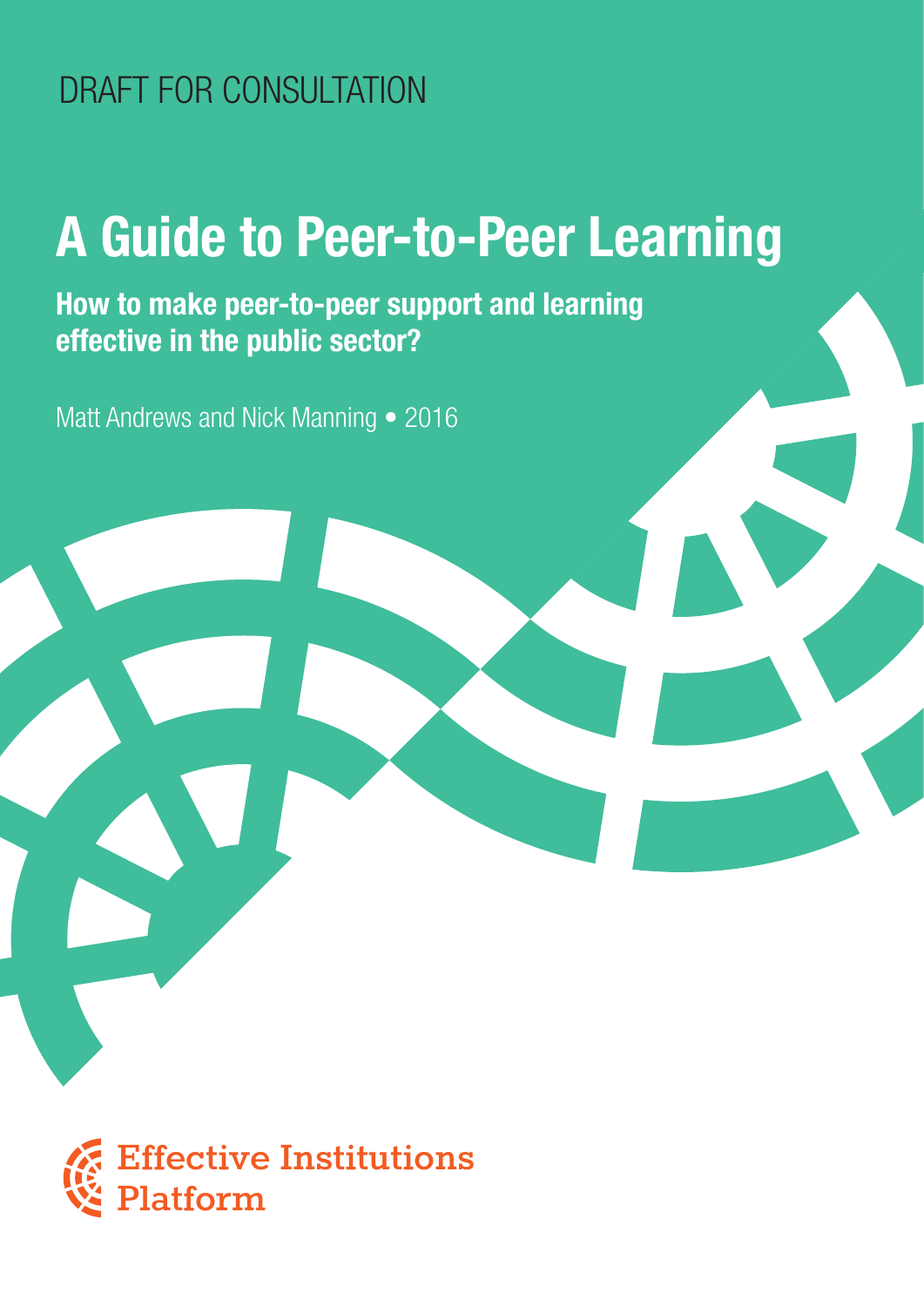

#### Matt R. Andrews

Matt Andrews is Associate Professor of Public Policy at the Harvard Kennedy School of Government. His research focuses on public sector reform, particularly budgeting and financial management reform, and participatory governance in developing and transitional governments.



#### Nick Manning

Nick Manning has a range of practitioner experience: he was the Head of Governance and Public Sector Management at the World Bank until 2013 and he led the development of the World Bank's 2011 updated approach to Public Sector Management. He was previously Head of the Public Sector Management and Performance Division at the OECD.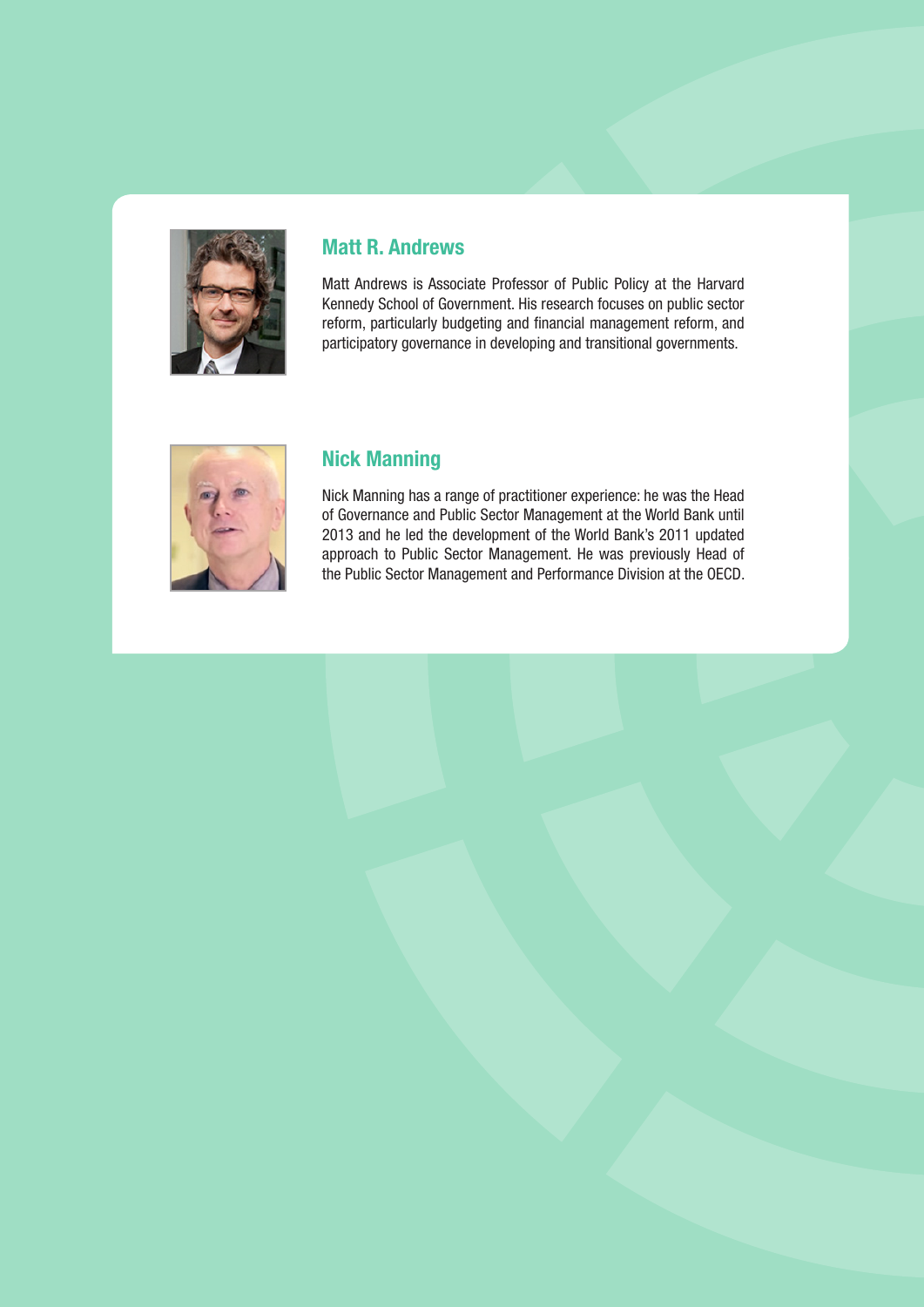# **Table of Contents**

| <b>Table of Contents</b>                                                                                                                                           |                                             |
|--------------------------------------------------------------------------------------------------------------------------------------------------------------------|---------------------------------------------|
|                                                                                                                                                                    |                                             |
| 1. Introduction                                                                                                                                                    |                                             |
| 2. Peer learning principles                                                                                                                                        |                                             |
| 3. A process road map of peer learning                                                                                                                             |                                             |
| 3.1. The pre-foundational stage: What is the scope and added-value that is being targeted?<br>a) Defining the scope and goals<br>b) Guiding questions              |                                             |
| 3.2. Phase 1. Establishing a foundational engagement: How to get things started?<br>a) Targeting peers and selecting working modalities<br>b) Guiding questions    |                                             |
| 3.3. Phase 2. Achieving sustained contact between individuals: How to keep peer engagement going?<br>a) Tools, incentives and authorisers                          |                                             |
| b) Guiding questions                                                                                                                                               |                                             |
| 3.4. Phase 3. Achieving learning outcomes: How to foster actual peer learning?<br>a) Defining and evaluating learning objectives and gains<br>b) Guiding questions |                                             |
| 3.5. Phase 4. Creating change at scale: How can learning from peers be diffused to their organisations?                                                            |                                             |
| a) Enabling local networks and coalitions<br>b) Guiding questions                                                                                                  |                                             |
| <b>Annexes</b><br>Annex A. The 52 peer engagement and learning facilitators 'mapped' in the study                                                                  |                                             |
| Annex B. Key terms<br>Annex C. Key terminology                                                                                                                     |                                             |
|                                                                                                                                                                    |                                             |
|                                                                                                                                                                    |                                             |
|                                                                                                                                                                    |                                             |
|                                                                                                                                                                    |                                             |
|                                                                                                                                                                    |                                             |
|                                                                                                                                                                    |                                             |
|                                                                                                                                                                    |                                             |
|                                                                                                                                                                    |                                             |
|                                                                                                                                                                    |                                             |
|                                                                                                                                                                    |                                             |
|                                                                                                                                                                    |                                             |
|                                                                                                                                                                    | <b>Effective Institutions</b><br>References |
|                                                                                                                                                                    |                                             |
|                                                                                                                                                                    |                                             |

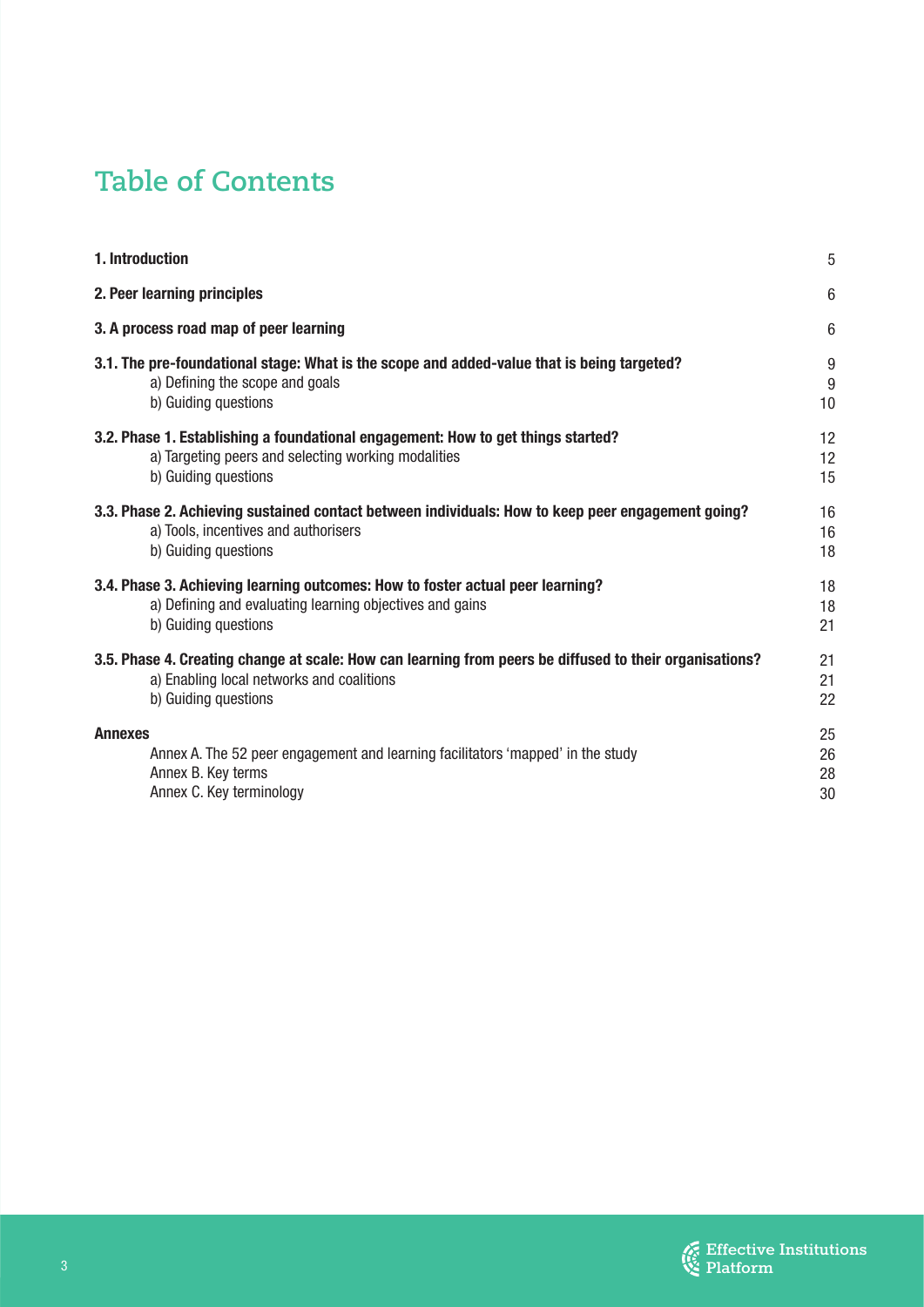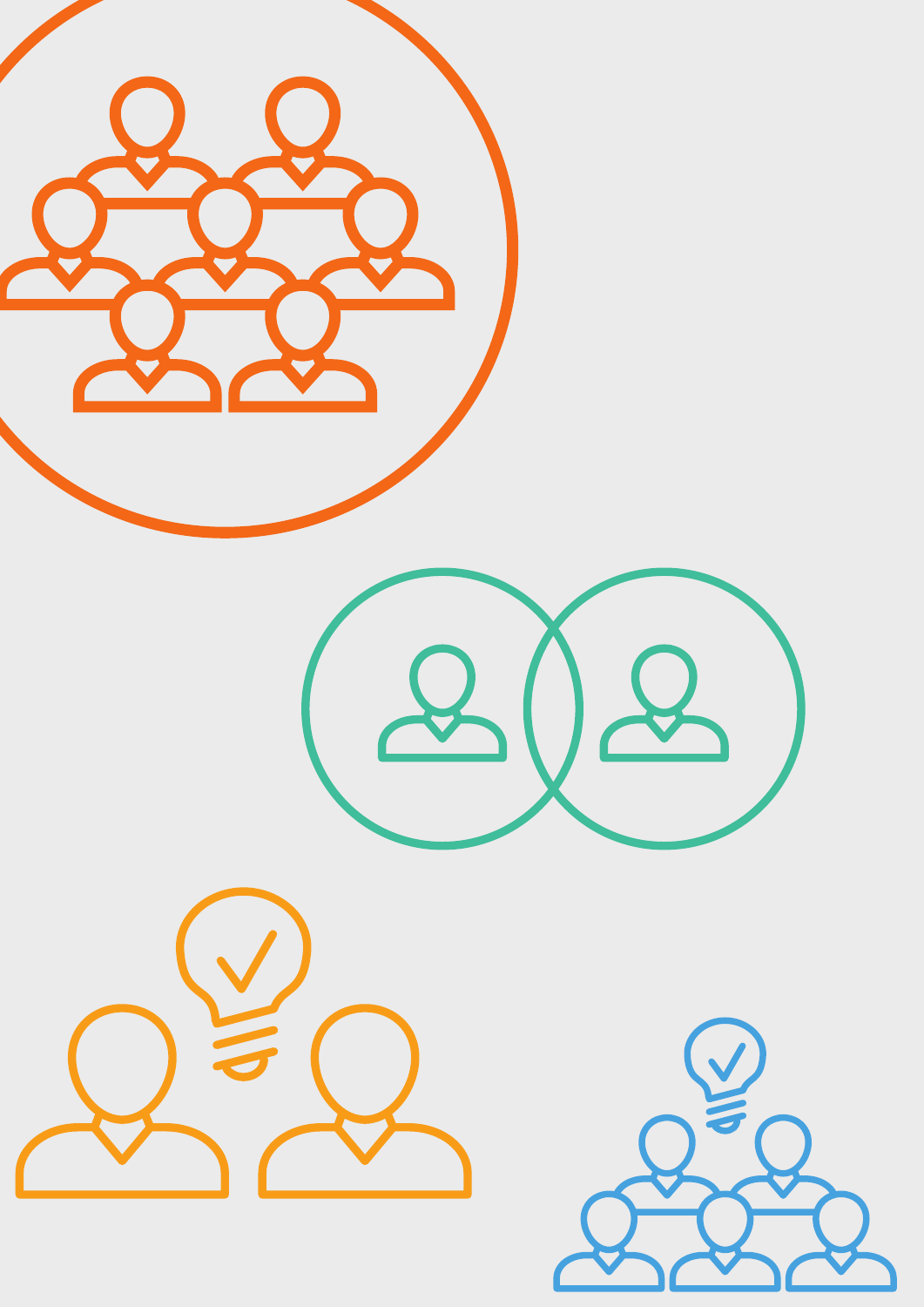# **1. Introduction**

T his guide builds on research that the Effective Institutions Platform has undertaken on the process of peer learning, otherwise termed practitioner to practitioner learning. The research reflects on the experience of organisations which facilitate peer learning engagement and the experience of peer learners themselves.

The guide outlines the concepts and principles underpinning peer learning and is intended to support actors engaged in peer engagement activities to maximise the outcomes of such processes. This guide has been written for use by both groups—facilitators and peer learners.

The sections of the guide raise questions relevant for both types of users in terms of progressing through the various peer learning stages, with ideas that learners and facilitators might find useful as they pass through this process. It is not a prescriptive guide (giving specific ideas about what to do) but allows directed decision-making by users. Through the guide, peer learners may better understand how to ensure that they choose the right peer learning opportunity. Similarly, facilitators can better understand how to structure engagements to maximise the learning of potential peers.

The Effective Institutions Platform came to develop this guide in response to a strong current interest to shift the focus for achieving improvements in public organisations and in public service delivery from pre-defined solutions to more applied approaches for supporting reforms in contested and complex contexts. This interest has brought practitioners in the public sector reform realm to think about how change can better be enacted, not through externally driven solutions delivered by technical assistance, but through a more organic learning process involving other practitioners.

There are many efforts to facilitate and engage in this kind of peer learning and many people involved in reforms now have experience with peer learning. However, there is little analytical work about how well peer learning initiatives are working, or what works, what does not work (and why). A recent study developed for the Effective Institutions Platform by Andrews and Manning (A&M) attempts to fill this gap and informs this guide (see "The Study: A brief overview" box on page 6.)1

Indeed, peer learning advocates hold that people embarking on reforms can learn from peers who are also going through (or have experienced) similar reforms. The A & M's study identified peer learning as a potentially valuable process whereby individuals working on reforms learn from each other and then transmit this learning back to their own contexts.

#### **What do we mean by peer learning?**

Peer learning is a potentially powerful way of sharing knowledge about doing public sector reform.

This learning involves individuals exchanging knowledge and experience with each other, and diffusing this learning back to their organisations to ensure an impact—at scale—on reform initiatives. While peer learning entails complex organisational logistics, it avoids the risk of focusing on process rather than product. It recognises that ultimately learning takes place between individuals and it facilitates interpersonal interchanges that are wellmatched and that are based on trust and commitment.

Peer learning can be evaluated based on whether peer engagements and sustained individual contacts produced the right learning outcomes for the right individuals to achieve changes which matter.

The research undertaken suggests that peer learning is potentially powerful in facilitating the transfer of tacit knowledge about the softer dimensions of change (like managing politics, inspiring teams, or building coalitions) between individuals—and beyond, to organisations, sectors, and nations. Technical knowledge, about the types of reform one can choose, for instance, is more amenable to traditional transfer (like classroom teaching); peer engagement can also add value to this dissemination of technical knowledge exchange.

The research and guide suggest three main takeaways. Firstly, any process of support through a practitioner to practitioner approach requires a thorough context analysis. This analysis takes several considerations into account including political economy dimensions, as well as a problem driven approach allowing for the most productive and constructive peer matching to be identified and peer learning to be generated.

Secondly, there are many ways to do peer learning, which prohibits identifying a standard toolkit or set of guidelines on exactly how to do this kind of work. Emerging evidence suggests that peer learning is effective but there is a need to carefully design peer learning initiatives when it comes to the content and especially when focused on tacit knowledge transfer.

Thirdly, there is still limited evidence that initiatives claiming to facilitate peer learning successfully foster the transfer of deep, relevant tacit knowledge between peer individuals and ensure that this knowledge diffuses back to organisations to achieve impact at scale. Hence, there is a need to better document and disseminate the changes at organisational level by peer learning initiatives.

1. Andrews, M. & N. Manning (2015), Peer learning in public sector reforms, Paris: Effective Institutions Platform (EIP).

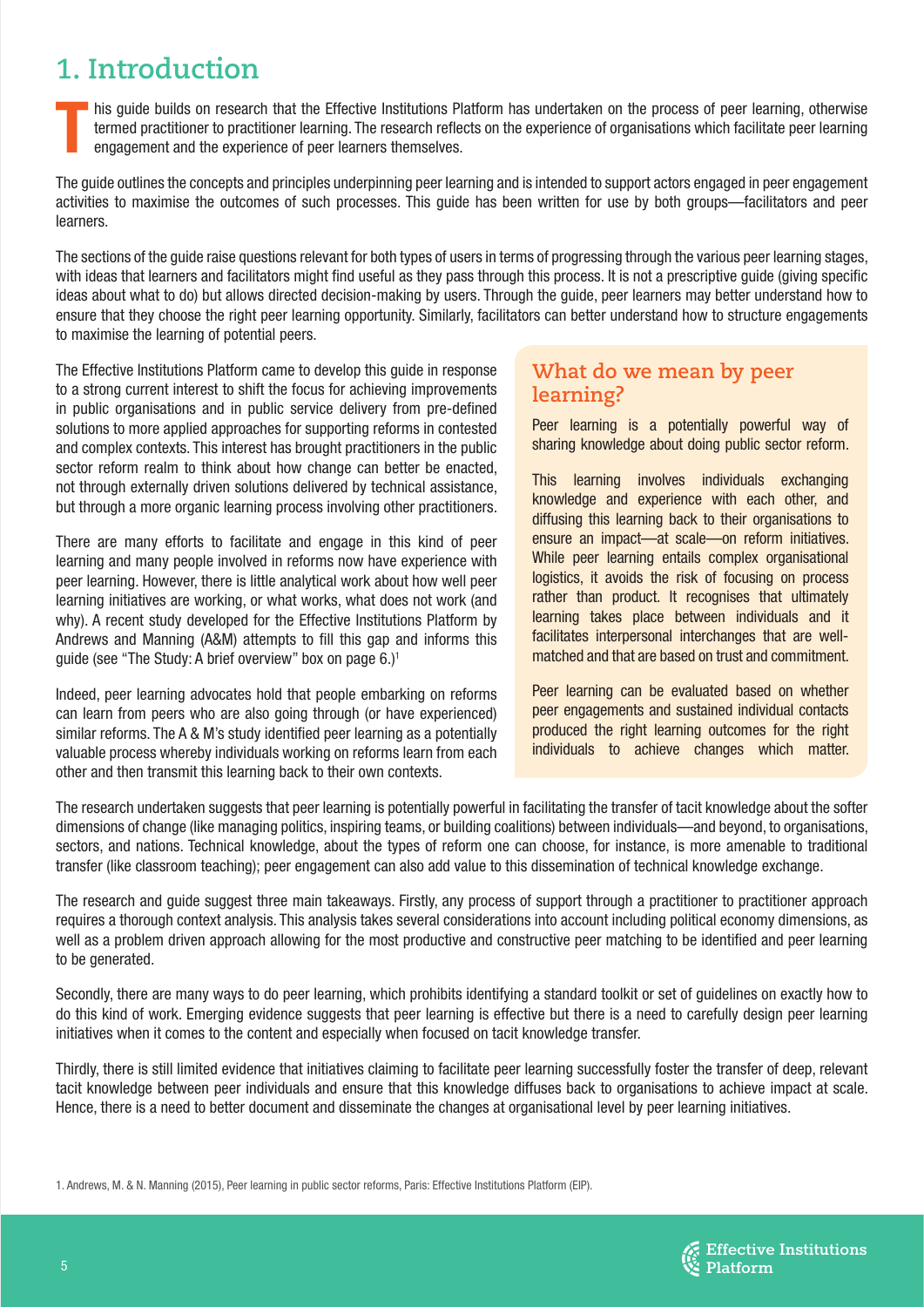#### **The study: A brief overview**

The study which forms the basis for this guide was primarily based on around 52 peer learning initiatives that can be seen in Annex 1.

The study is more of a mapping exercise than an extensive study; the theoretical and practical literature on peer learning is still in its early stages. This mapping makes use of three basic types of data: (i) online sourcing of the facilitative initiatives by the 52 facilitating organisations (ii) interviews and questionnaires for peer learning individuals (iii) brief case studies of specific peer learning initiatives or organisations. The authors acknowledge an understandable bias towards facilitators (not peer learners), international not national peer learning, and western higher education related processes.

# **2. Peer learning principles**

Peer learning is most effective when learning objectives are clear, and peer engagements are structured to maximise these objectives.

When individual peers are matched appropriately and authorised and empowered to engage effectively, peer learning is also optimised. Learning is best facilitated when peers do things together, and reflect regularly on what they are learning.

Other driving factors for successful peer learning are that peers engage with each other in an honest and committed manner; they engage with each other over a medium to long run<sup>2</sup> period and they engage in multiple ways, including through shared work and site visits.

It is important that the learning gains of individual peers are communicated back to those authorising the engagement of these peers, to ensure continued support for the learning process. This is enabled when the home organisations of each peer commit to allow peers to communicate their learning back into the organisations, and structure a strategy to ensure this is done regularly. Peers should be encouraged and empowered to share their learning back into their organisations. This process is facilitated if the organisations authorising peers to engage give formal authorisation to these peers.

It is important for facilitators to simplify the process of peer engagement, to ensure peers find this process as easy-as-possible (with limited administrative demands and costs). The many facets of peer learning gains are evaluated—from initial engagement through individual learning, to organisational learning (from the peers) and final reform impact.

# **3. A process road map of peer learning**

While there is no magic recipe for peer learning, and indeed all peer learning initiatives will look different (given the many tools available to do this work and the need to match tools to the peer learning context), the research suggests common stages involved in the peer learning process.

These stages combine into a peer learning process map (shown in Figure 1 below) and involve:

- 1. A pre-foundational engagement where consideration is given to basic questions about peer engagement
- 2. A foundational event
- 3. A period whereby peer engagement is sustained over time (to build trust and sharing)
- 4. Structured engagements to actually foster relevant learning outcomes in individuals
- 5. A period whereby learning is diffused from individuals to organisations to foster impact at scale.

2. The medium run could roughly be considered as 3-5 years, with the long beyond 5 years.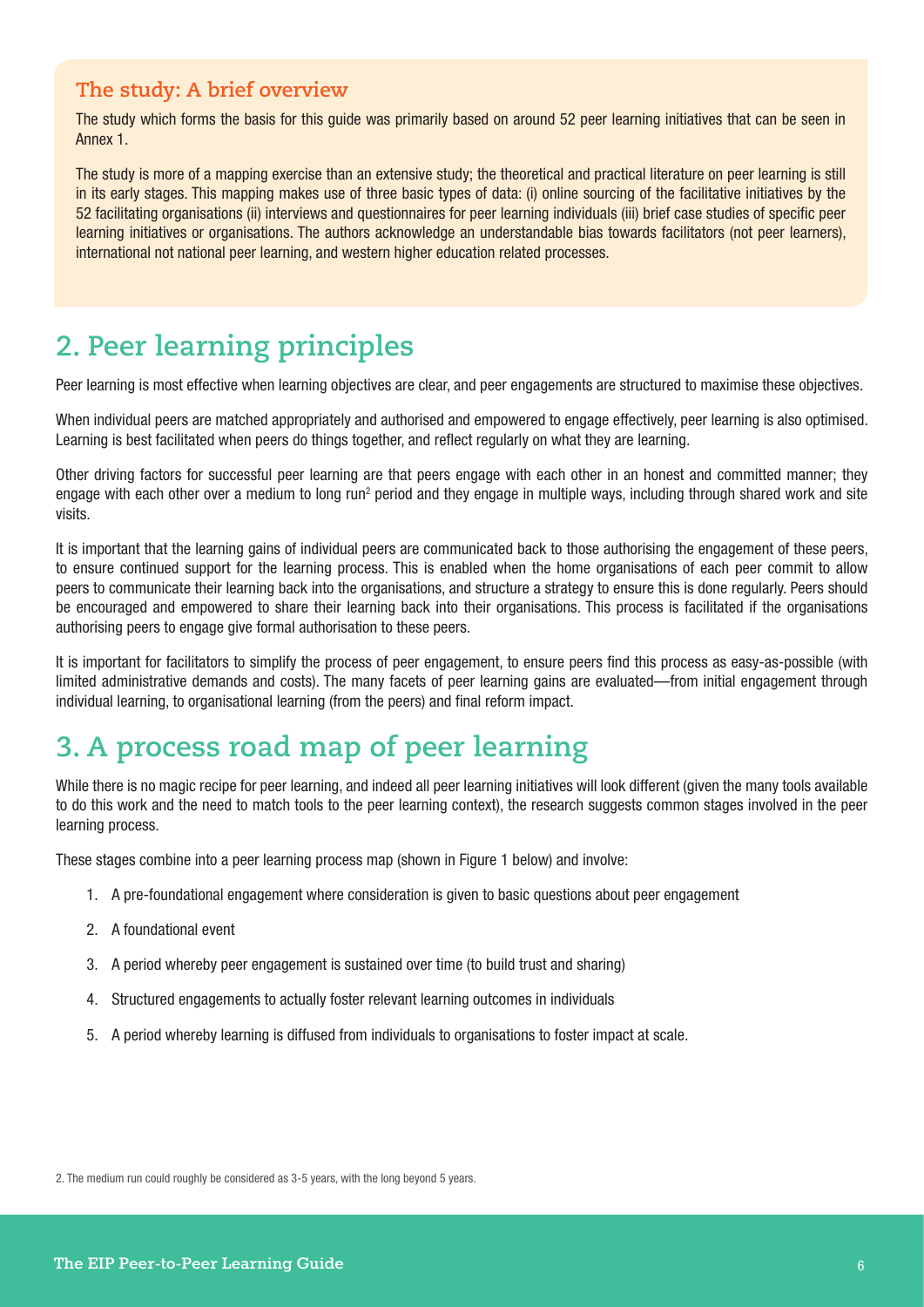This peer learning guide identifies questions (and ideas) to guide potential facilitators of peer learning - and peer learners - through the stages in this process map. The questions are relevant to most or all peer learning initiatives, even if the answers will differ across these initiatives.

It is a simple guide that requires reflection about questions raised in five sections: A. Is this territory for you? B. Fostering peer engagement; C. Sustaining peer engagement; D. Fostering actual peer learning; E. Diffusing learning from peers (A & M's Annex 9 provides additional ideas to stimulate thinking here).3

Achieving deep individual peer learning, that also diffuses and leads to impact, requires addressing challenges in all four stages; initiatives that do not pass through these stages can still add value—facilitating peer engagement, for instance, or adding to the learning of individuals—but the real potential of peer learning involves covering the full territory shown in this process map.

There are risks to effective engagement at every stage, which can be mitigated with specific tools (as shown in Figure 1).

#### **Why is it important to understand the 'political' in peer learning?**

Peer learning as an approach arises from an emphasis on the political barriers to the reform process.

Public sector management is not separate from politics—political influences and interest group preferences pervade every system, every relationship and every transaction. The challenge of thinking politically is how to address the implicit and the unseen—the pressures that maintain the status quo or which support, or distort, formal institutions. Peer learning replaces abstract notions of "vision" and "political will" with an emphasis on practical problem-solving.

Practitioners actually involved in reforms are centrally important to peer learning because of the tacit knowledge they have about the practicalities of reform. It is hard to capture this tacit practitioner knowledge and package it for broad sharing—especially using traditional training and knowledge dissemination mechanisms. Such interest has spawned a focus on peer learning in development.



3. Andrews, M. & N. Manning (2015), Peer learning in public sector reforms, Paris: Effective Institutions Platform (EIP).

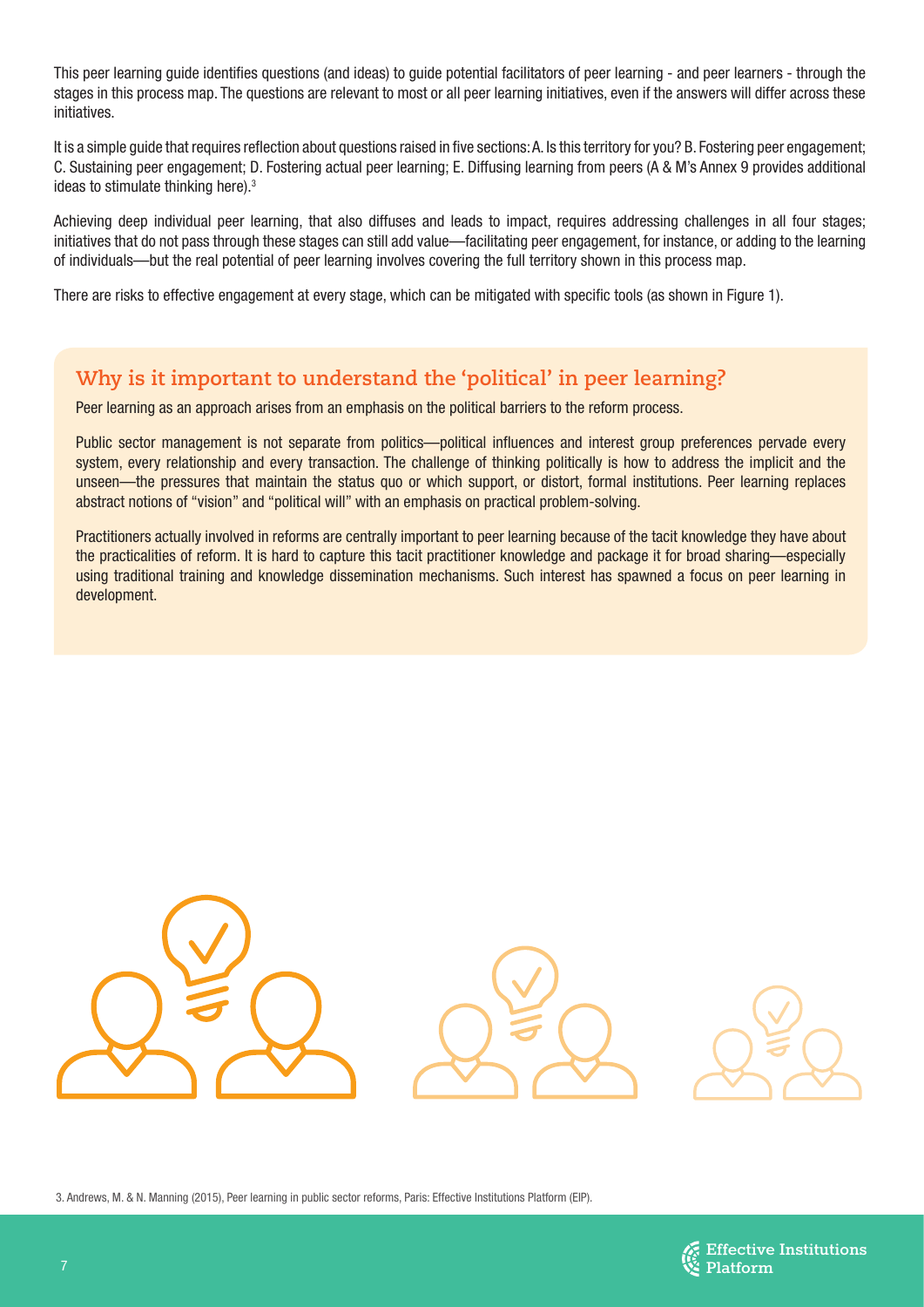Pre-foundational phase: Consideration given to engaging groups of peers



#### Tools

#### › Purposeful matching

- › Group meetings
- › Common assessment product
- › Peer knowledge products
- › Training sessions
- › Expert peer review
- 
- › Single- or multi-peer self-assessment

#### Risks ..

› "Magic bullet" thinking – "it's peer engagement, so it must be peer learning, so it must be good"

#### Risk Management

- › Structured assessment of the overall purpose of the engagement › Scoping the demand
- **Achieves sustained contact between individuals**

#### **Tools** ..........

#### › Paired engagements

- › Online networking
- › Site visits
- › Joint peer activities
- › Community publications
- › Peer produced knowledge products



#### Risks

#### › Hitting formal target but missing the politically-smart point

- Risk Management
- › Exercises to help establish commitment and trust within the peer learning community

**2**

**4**

› Activities for maintaining momentum

#### **Learning outcomes achieved (technical skills, flexibility, political savvy, constructive subversion) 3**

#### **Tools** .......................

- › Peer produced products
- › Site visits
- › Joint activities
- › Community publications
- › Single- or multi-peer reflection
- › Good-natured competition
- › Defining learning objectives



#### Risks

› Standard reform solutions are promulgated via peer learning › Scoping the demand

#### Risk Management

- › Using research evidence
- › Tools for meaningful and inclusive conversations
- › Including formal training within peer activities
- › Approaches to evaluate learning objectives

**Learning applied to create change at scale**

› Tools to develop reflection

#### Tools

- › Individuals from the same
- organisation learning as a group › Ensuring organisational mandates
- provided to individual learners › Report back sessions
- › Domestic communities of
- practice to feed lessons forward



#### Risks .....................

› Weak evaluation of the peer learning engagement

› Learning outcomes not focused on results at scale

#### Risk Management

- › Establishing links between the peer learning and the home context
- › Strategising through a "theory of change"
- › Activities to help in building negotiation skills
- › Developing coalition-building skills
- › Approaches for evaluating the overall peer learning initiative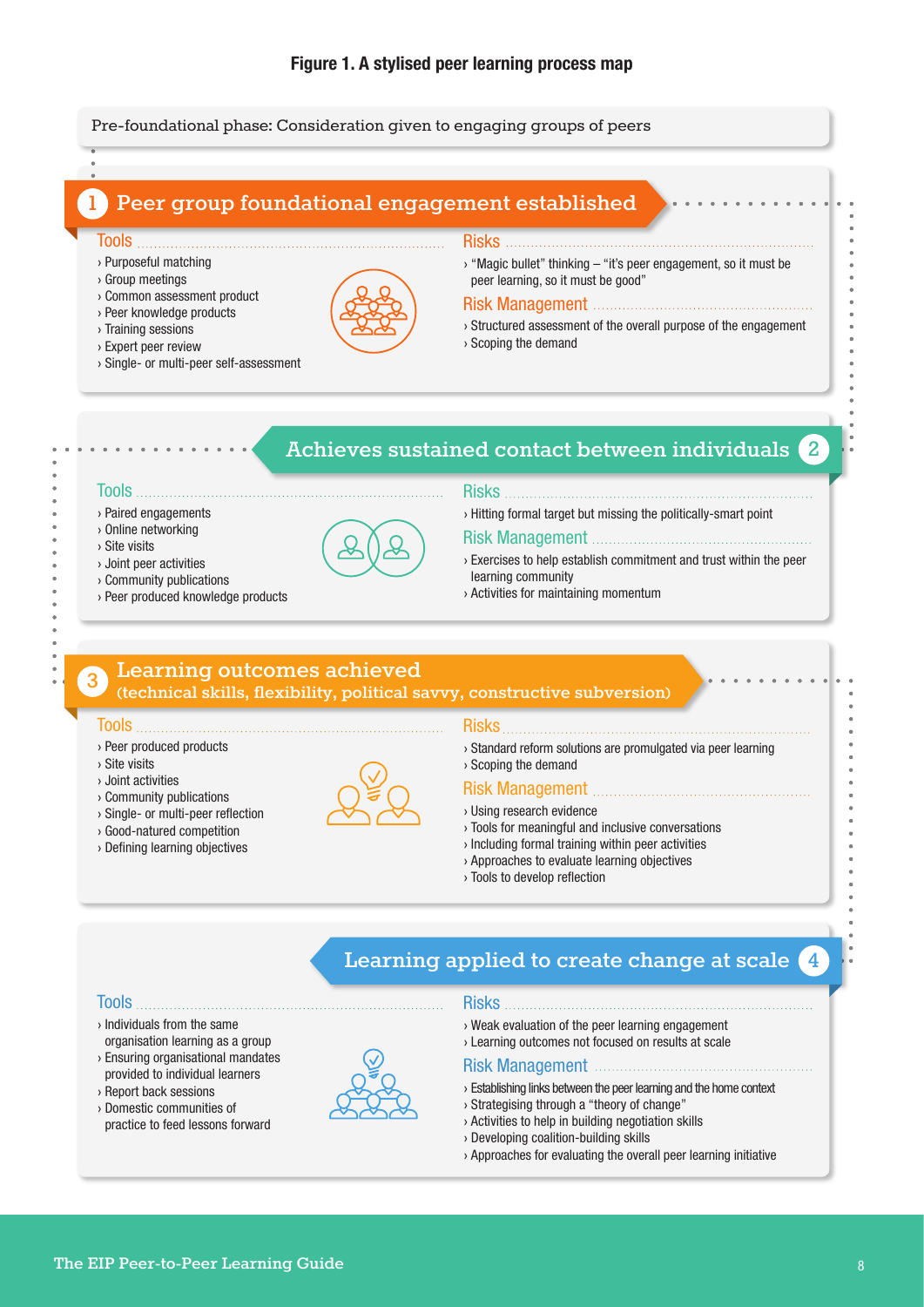# **3.1.The pre-foundational stage: What is the scope and added-value that is being targeted?**

### a) Defining the scope and goals

It is important to remember that peer learning is a specific tool and needs to be adopted when appropriate and possible. Clarity about the goals of the peer learning exercise is thus vital.

Peer learning can be a valuable approach to generate and disseminate knowledge and even a motivational tool in many public sector reform areas—from civil service reform to public financial management (PFM) and more (see figure 2).

Peer learning tends to work best when targeted at a specific sector or area, like civil service reform or anti-corruption or public financial management; especially when a community of practice already exists to mobilise peers to participate in the learning process.

Given that peer learning is a means and not an end, one must have a 'theory of change' about how peer learning is expected to contribute to reform results. This guides peer review process design and is important in maintaining interest and motivation in the process.

Figure 2. The many areas of peer engagement in public sector reform



KEY: The number of lines linked to each form of peer engagement represents the proportionate frequency of different forms of peer engagement in public sector reform (out of a total of 52 initiatives).

Source: Authors' analysis of 52 peer engagement initiatives. It was a questionnaire with EIP collaborators, such as the Collaborative African Budget Reform Initiative (CABRI) and the African Peer Review Mechanism (APRM).

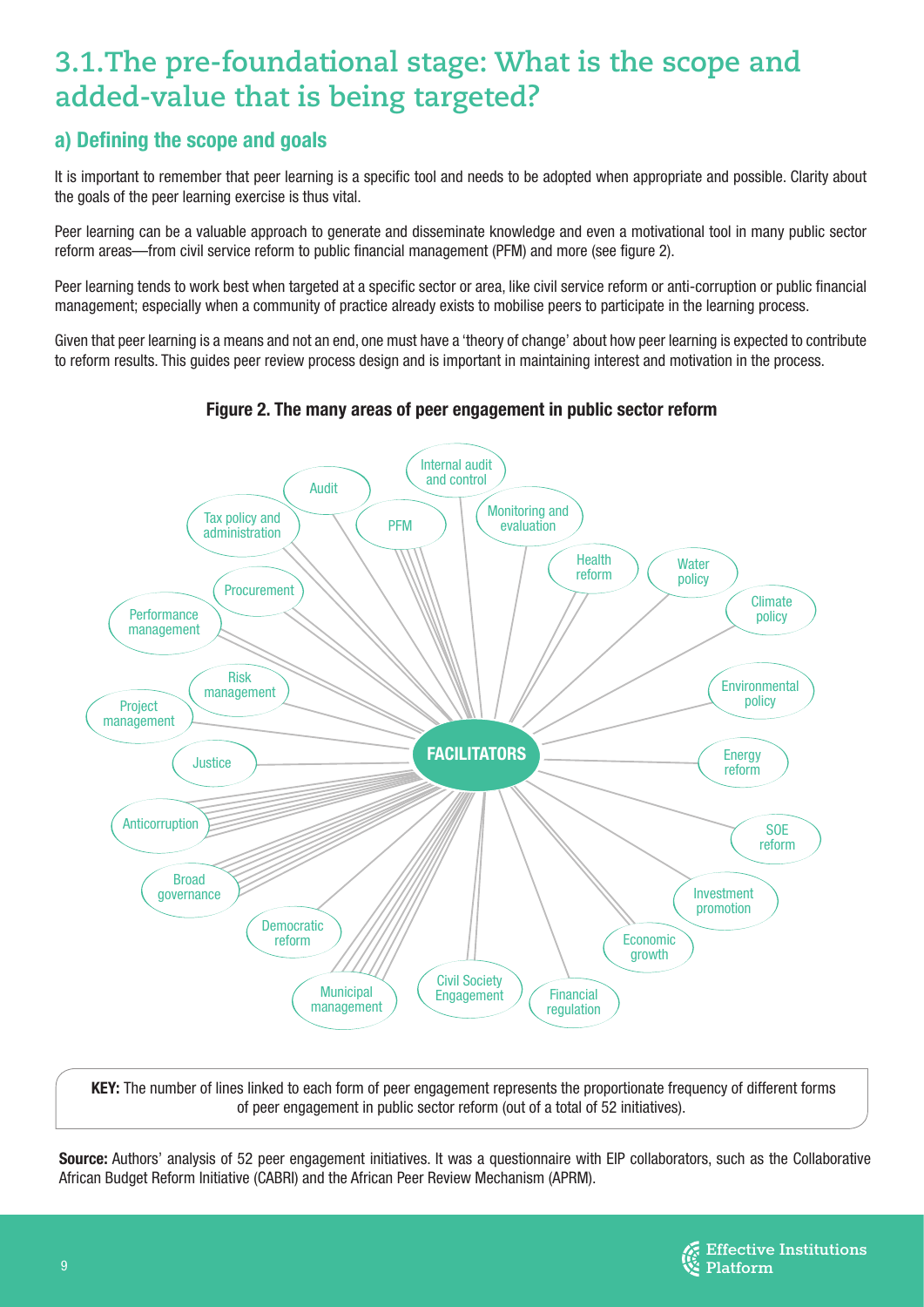Peer learning is valuable in fostering learning about many dimensions of reform (technical, political, managerial) but the most valuable dimension is in facilitating the sharing of tacit knowledge among peers (about political, managerial and process issues in reform– (see figure 3 below). One can also note that peer engagement is valuable to foster more than learning (like professional networking or support).



#### Figure 3. Different perceptions of peer learning: facilitators original goals vs. peer learners actual gains

Key 1: The percentages show how frequently facilitators identified different peer-learning goals as important. (The percentages do not add up to 100 because facilitators could mention multiple goals.)

Key 2: The percentages show how frequently peer learners identified different peer learning gains as important. (The percentages do not add up to 100 because peer learners could mention multiple goals.)

Source: Authors' analysis of 52 peer engagement initiatives.

The more effective peer learning initiatives are clear about what the peers are expected to learn from each other. This does not mean they are prescriptive, but they can describe whether the initiative is about disseminating technical, process or other knowledge. This clarity helps in attracting peers and in designing the peer learning process.

Peer learning initiatives should target peers carefully. Peers are individuals, not organisations, so there is a need to target real people and ensure that the type of peer can be described before the peer learning initiative is launched.

The more effective initiatives are also clear about the modalities they will adopt—from a wide range of tools at their disposal—and how peers will engage with each other in the learning process. This again helps in attracting peers and designing process.

Peer learning can be difficult to enable. Peers need political freedom to learn and engage, and logistical challenges can undermine the entire process. There is a need to pay attention to the political and logistical challenges at all times.

#### b) Guiding questions

Peer learning is a demanding process; and it may not always be the right process to foster when trying to strengthen the effectiveness of the public sector, its policies and institutions. These questions are meant as a guide in deciding if it is the right process, for your given purposes and context.

#### What public sector reform types are you focusing on?

- Do you have a clear focal sector in mind?
- Is there any kind of existing peer network or community in the sector?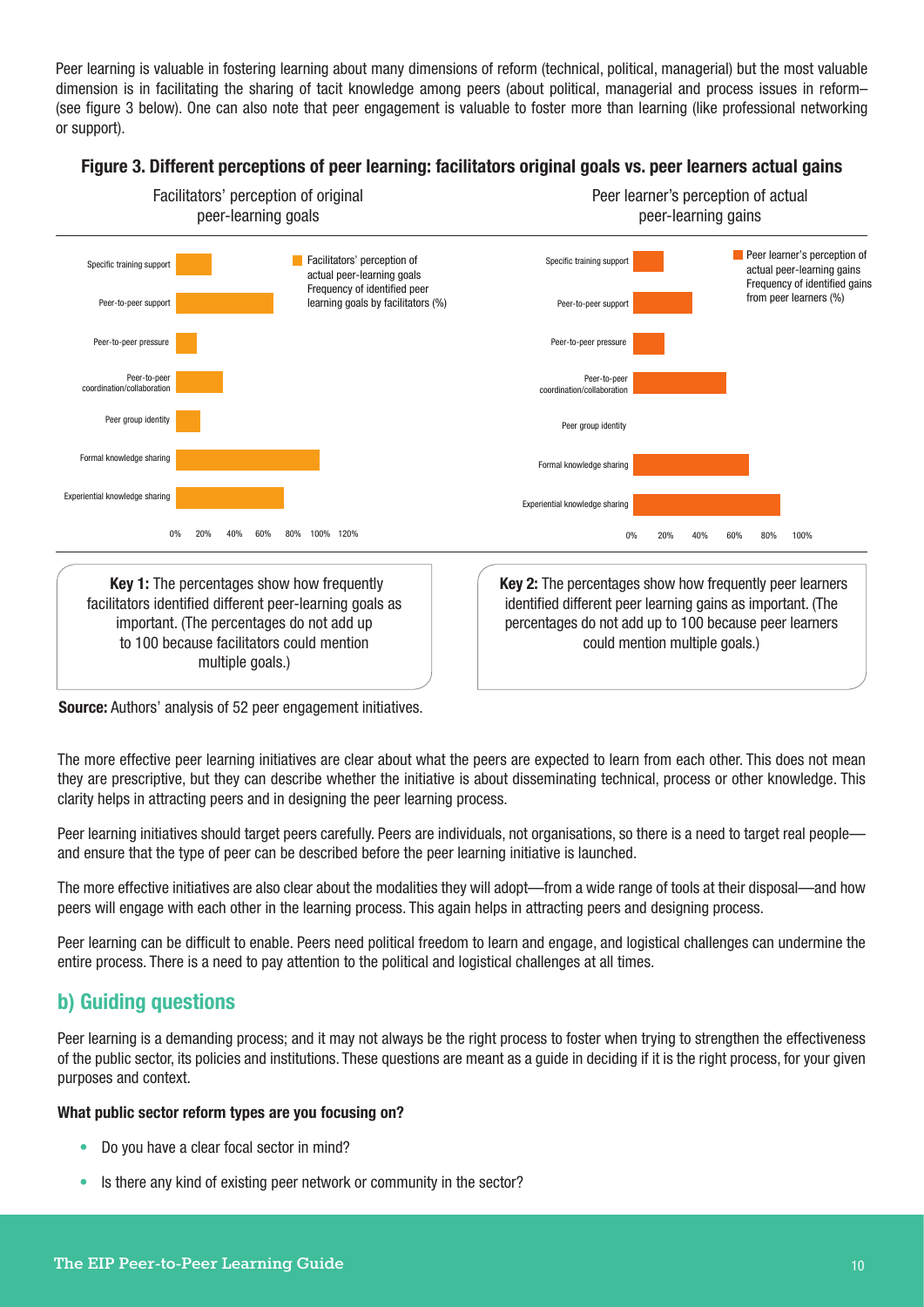#### What is your theory of change about this reform?

- What are the goals of reform?
- What are the means by which you think these goals will be reached?
- What are the assumptions underpinning your view of how means lead to goals?

#### What knowledge gaps are you trying to fill in this reform area?

• What other learning approaches could you try to fill these gaps?

#### Why do you want to bring peers together? Why do you want to engage with peers?

• Is it for learning or other reasons?

#### Are you clear about who the peers are that you plan to engage with?

• Do you know how you will attract these peers?

#### What are the hoped-for benefits of fostering peer learning in this context?

- Who will learn what, and from whom?
- How will the peer learning impact reform?
- How will you measure the success of the learning process, and when?
- What are the hoped-for benefits of engaging with other peers in this context? What kinds of information will they need to share?
- How long will they need to engage?
- What kinds of activities will they need to participate in?

#### What are the challenges to engaging peers for the full peer learning process? As a peer, what are the challenges for you to engage in the full peer learning process?

- What are the political challenges?
- What are the logistical challenges?

#### What costs/challenges do you expect in fostering peer learning in this context? As a peer, what costs/challenges do you expect in participating in peer learning in this context?

- How tough will it be to get this done politically?
- What resources and capacity do you need?
- Do you have enough support



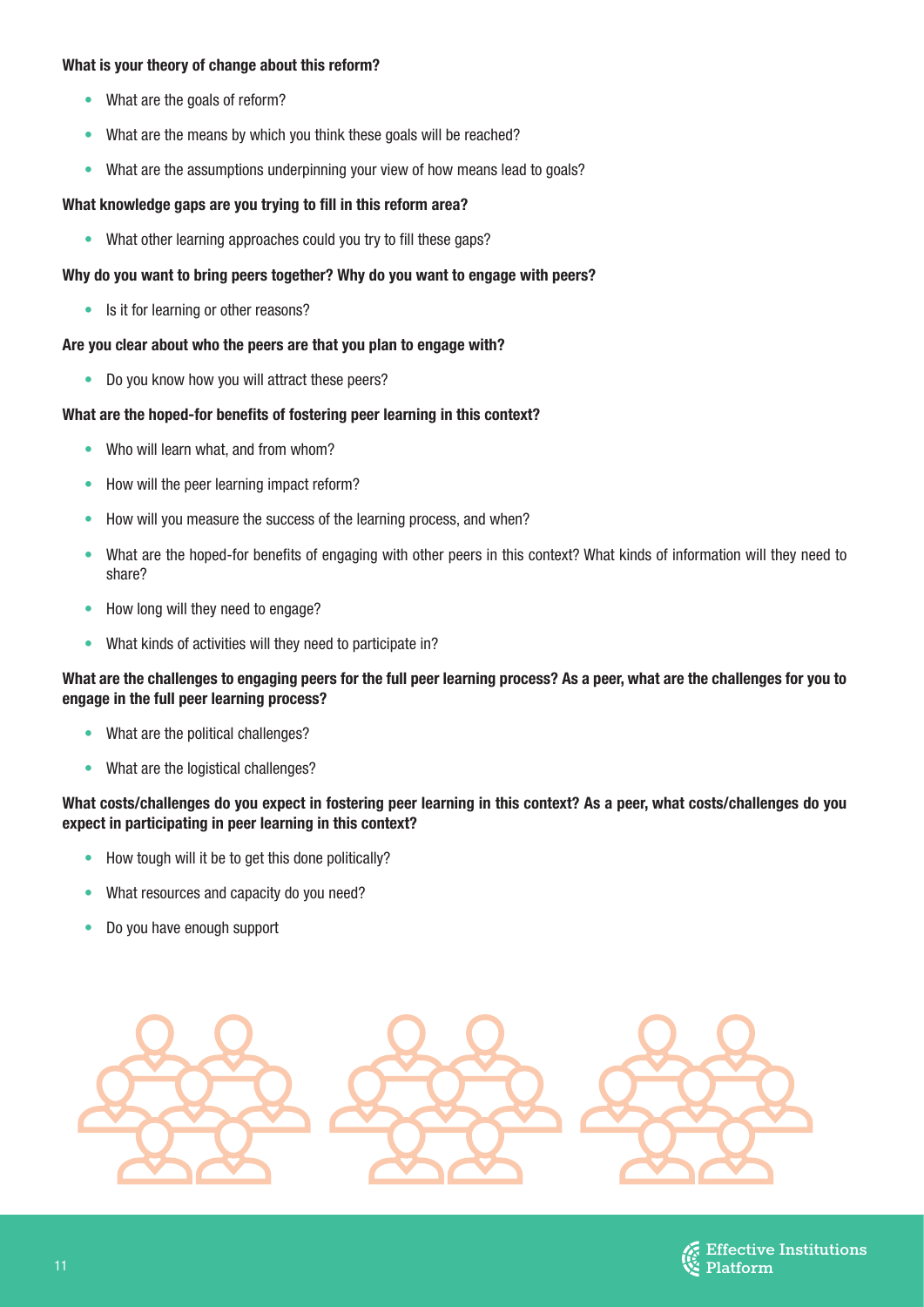# **3.2. Phase 1. Establishing a foundational engagement: How to get things started?**

#### a) Targeting peers and selecting working modalities

Peer learning processes usually begin by assembling potential peers together. There are many ways to do this, and it matters how it is done. Effective foundational engagements can build commitment and trust and interest in future engagement and sharing. Less effective engagement can undermine future learning potential.

If one wants to foster learning among peers, it is vital to bring the right group together and facilitate an effective communication and sharing environment. Peers who learn from each other are individuals, not organisations. Figure 4 below shows that even when facilitators target organisations the actual learners are individuals. This means that you cannot match an organisation with another organisation. You must match people in the organisations, who have ideas to share and brains to receive.



Figure 4. Who is being targeted?

Source: Authors' analysis of 52 peer engagement initiatives.

#### **What sort of existing peer targeting mechanisms do facilitating organisations have?**

Here are selected examples of different facilitators and their emphasises:

- African Peer Review Mechanism (APRM) and OECD's Anti-Corruption Network (ACN) in Eastern Europe and Central Asia have a primary emphasis on peer countries
- Collaborative African Budget Reform Initiative (CABRI) is more focused on **peer organisations** in the PFM process. The African Union's Regional Anticorruption Programme for Africa targets state and non-state organisations working on anticorruption initiatives
- CityNet and Urban Futures programs emphasise peer cities
- Facilitators like the Corruption Hunters and the Club de Madrid's "Leaders Engaged in New Democracies" (LEND) network focus more on explicitly matched or targeted individuals (in these two examples the focus is on legal professionals engaged in anticorruption initiatives and hand-picked emerging leaders)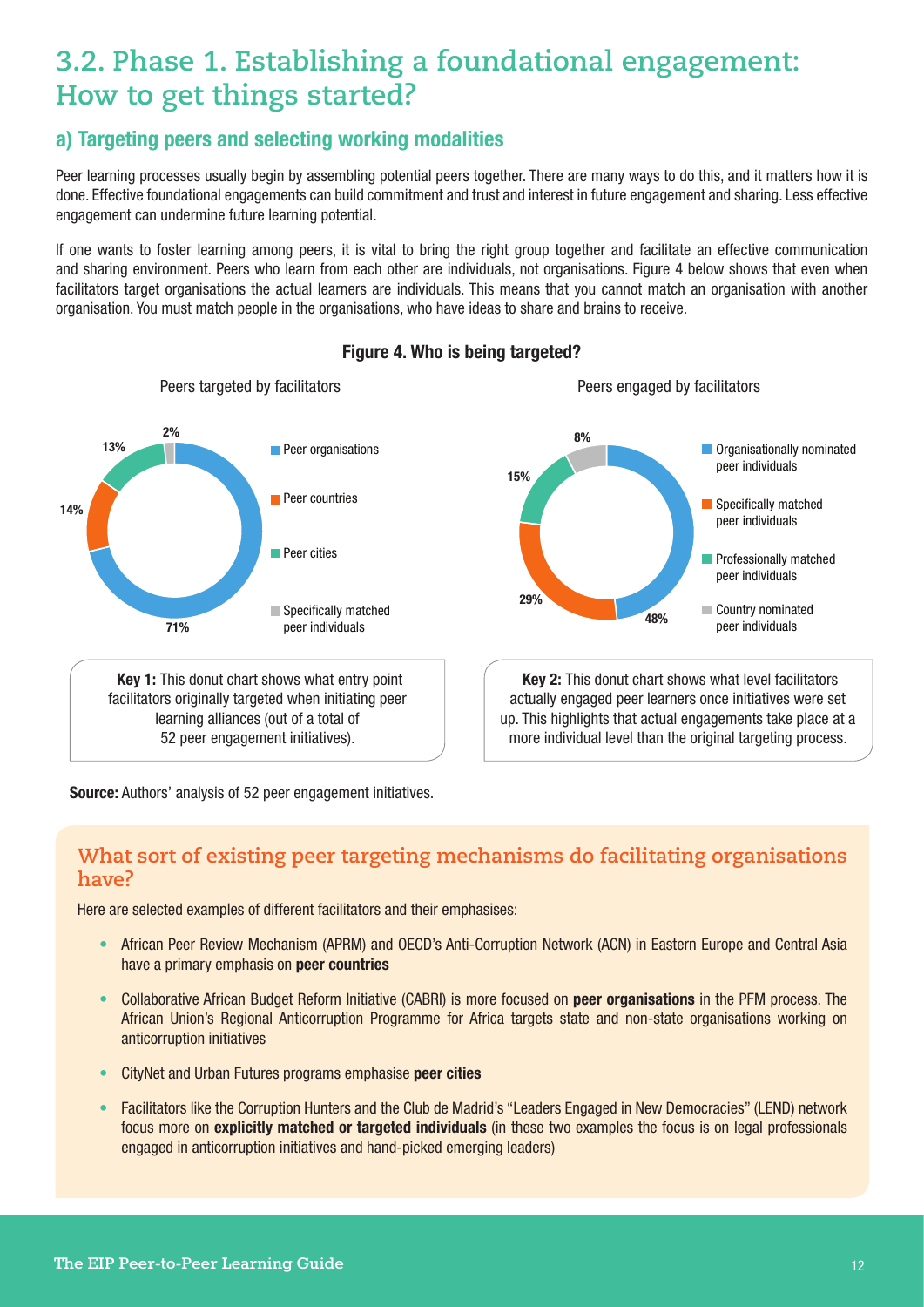#### *(Box continued)*

The existing proportional emphasises can be seen in Figure 4. The fact that most facilitators emphasise 'peer organisations' shows that organisations are at the centre of the underpinning theory of change in public sector reform in development.

This raises a tension at the heart of peer learning. On the one hand, facilitators target peer learning 'at scale' (in countries and organisations and cities)—given a theory of change that results at scale require diffusion of lessons across a significant body of individuals—but on the other hand the peer learning actually happens more discretely in the hearts and minds of individuals, partaking in specific personal relationships.

It is not easy to match individuals, especially when their organisations choose who engages in peer learning events. There is a need to create space for individual selection within organisations, and even devise some matching criteria (based on professional background, years of service).

It is often effective to involve peers in the matching process, asking them to complete surveys before the peers are assembled (where they note the challenges they are facing, for instance). This pre-foundational engagement often helps build motivation and interest in peers.

One can match peers based on a variety of factors, but some stand out as more effective than others. Figure 5 below shows that peers learn most effectively when matched according to shared challenges and problems. Learning also happens when matched according to position and task or policy initiative.

#### Figure 5. Potential criteria for matching peers: peers perception and actual factors used to match peers



Who the learners see as peers Actual factors to match peer learners Actual factors to match peer learners



Key 1: When peer learners were asked who they see as peers that produced the best peer learning outcomes, the strong trend was to favour more individualised peer matching (the frequencies here add up to 100, hence the use of a donut chart).

**Source:** Authors' analysis of peer learner survey results.

Key 2: This bar chart shows the actual factors used by peer learning initiatives to match peer learners. It shows that the focus is often on larger peer entities or groupings in spite of the fact that peer learning is primarily about transfers between people around common experiences. (The possible identification of multiple factors means that the frequencies do not add up to 100.)

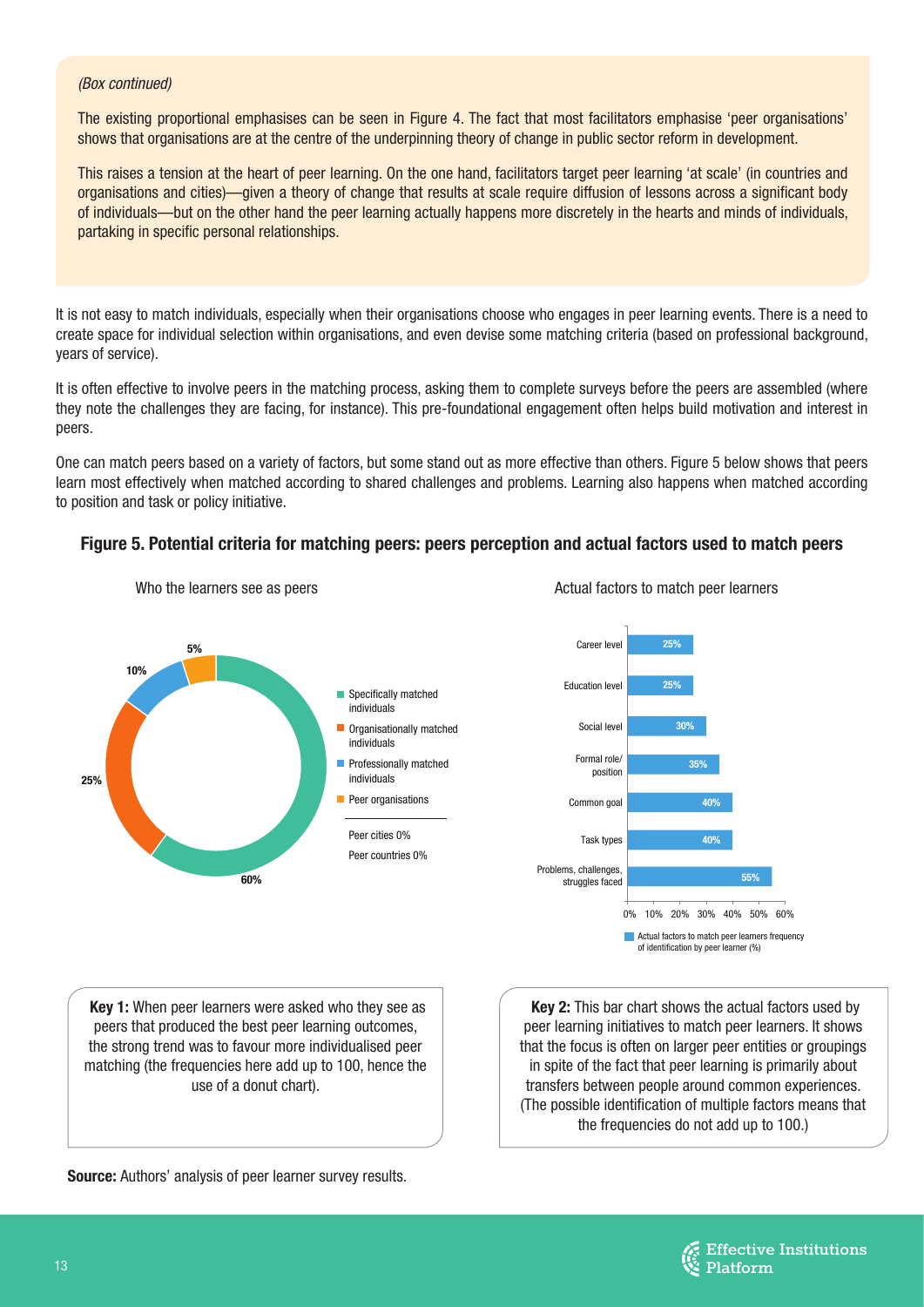#### **How to avoid one 'best practice' matching mistake: The case of Georgia**

Often countries will look to other countries that top a given index as an entry point for peer engagement. This is not always a good strategy for peer matching.

Georgia went through a land reform process after the 2003 revolution. The Georgians started by looking to Sweden which is often cited as a highly effective example of land reform. When Georgian reformers went to Sweden they realised that Sweden's century long, and culturally different process, had little relevance. Instead, the reformers moved on to Estonia, which was more relevant to Georgia. Likewise, Botswanan anticorruption officials realised the Hong Kong model had to be adapted to local circumstances and the Botswanians tailored their peer learning to consider the relevant adaptation.

The takeaway is that matching peers from other countries should never assume that the best practice stars should be an automatic starting point for peer matching. However, choosing a more appropriate country is only a starting point and not always the best way to begin the matching process as Figure 4. and 5. explore.

Peers find each other in foundational engagements when those attending engage fully, which is encouraged by ensuring that peers are motivated to attend. It is important to make communication easy between peers, ensuring the engagement space and agenda allow easy interaction, making peers confident to engage, and fostering commitment among peers by using contracts. Trust is the cornerstone of all peer learning. Trust building exercises must be incorporated in the foundational phase in order to enable later stages.

There are many different approaches and tools to use to bring peers together and generate trust and confidence (see figure 6).



#### Figure 6. Peer learning tools

Key: This figure shows how frequently different peer-learning tools are identified by facilitators. (Facilitators could identify several tools; the percentages do not add up to 100).

Source: Authors' analysis of 52 peer engagement initiatives.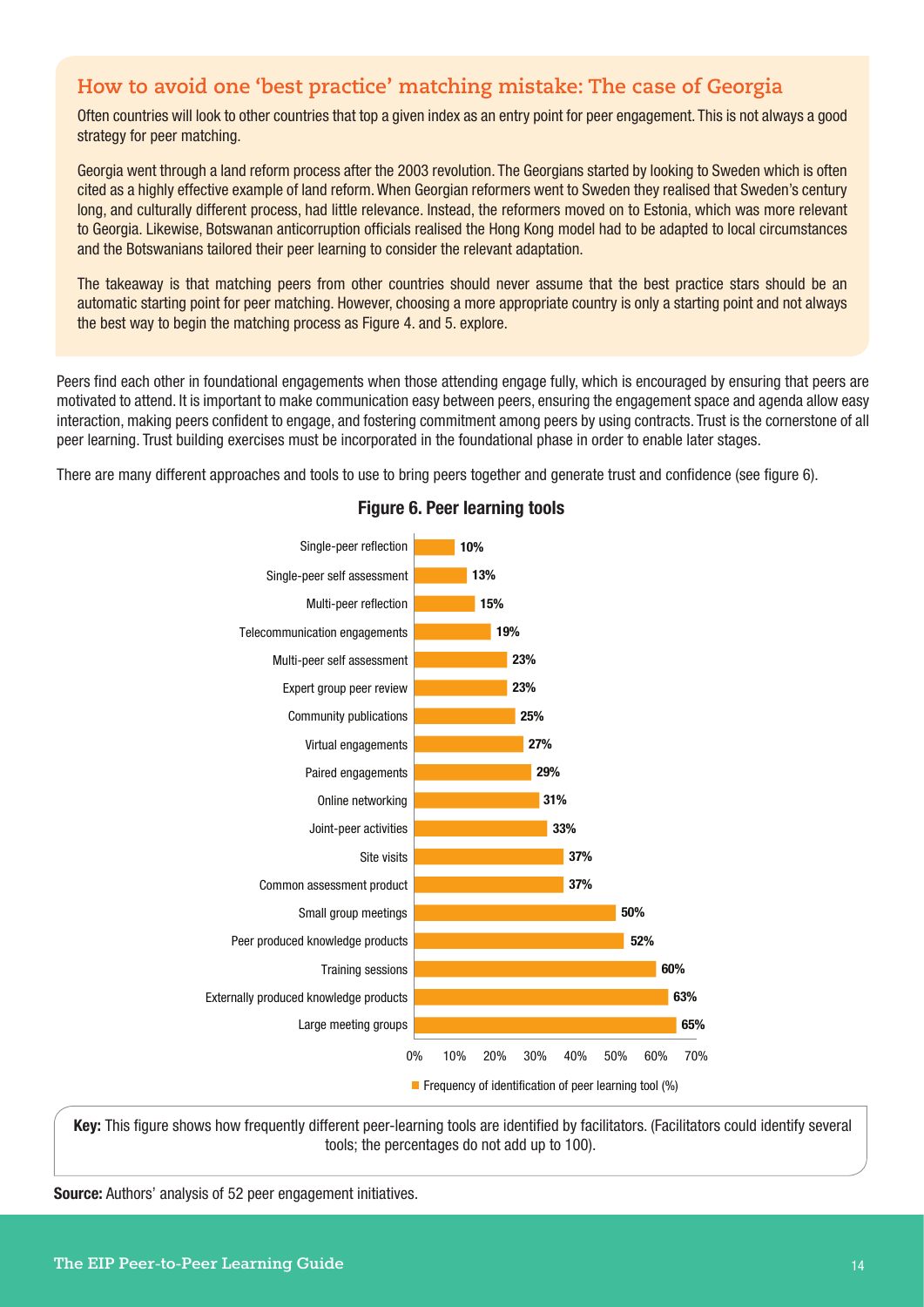It is important to choose a tool that fits what you are trying to do and fosters the best environment for the peers you are bringing together.

When selecting an engagement method, think about your own limitations, the traveling and time constraints of peers, their different backgrounds, and the goals of your initiative. All of these variables will need to be considered when deciding how to initiate contact.

There is a need to plan and engage with peers before any foundational meeting; so peers feel comfortable, have had a say on the structure of engagement, and know what to expect. It is also necessary to enable peer engagement after the foundational stage.

Peers seldom continue engaging after meeting, even if they want to. They often do not know how to. It is possible to make it easy for peers by having opportunities on offer, that are easy to sign up to and attractive.

The figure below summarises the key dimensions to ensuring that the foundational engagement is successful.

#### Figure 7. Challenges of facilitating peer learning with individual peers

| 'WHO' THE                                         | Identifying 'the right' peers to engage with/involve in process                                                           |
|---------------------------------------------------|---------------------------------------------------------------------------------------------------------------------------|
| <b>PEERS</b>                                      | Ensuring peers are effectively matched through initial events                                                             |
| <b>ARE</b>                                        | Managing differences among peers (personalities, cultures, etc.)                                                          |
|                                                   | Building trust among peers                                                                                                |
| <b>GETTING PEERS TO</b><br><b>ENGAGE FULLY IN</b> | Ensuring all peers have the same willingness to learn                                                                     |
| <b>THE PROCESS</b>                                | Ensuring peers are fully engaged from the start                                                                           |
|                                                   | Ensuring peers have authority to engage fully in the peer learning process                                                |
|                                                   | Ensuring peers have the time to engage with peers (at face-to-face events)                                                |
|                                                   | Ensuring peers have the means and the time to engage with peers (after face-to-face events)                               |
| <b>LOGISTICS</b><br><b>OF PEER</b>                | Finding the appropriate venues for face-to-face peer engagement                                                           |
| <b>INTERACTION</b>                                | Finding the appropriate media for non-face-to-face peer engagement                                                        |
|                                                   | Ensuring logistics are effectively and continuously addressed<br>(so as not to get in the way of peers wanting to engage) |

#### b) Guiding questions

Here are a set of questions to consider in designing foundational engagements.

#### How do you plan to bring peers together for the first time? How do you plan to engage with other peers for the first time?

- What kind of convening or connecting tool or event will be used?
- Why do you think this is the appropriate tool or event?

#### Do you have a strategy to select 'the right' peers to engage with/involve in process?

- According to your theory of change, do you have an idea of what 'the right' kind of peer will be to benefit from your facilitation?
- Can you write out the characteristics of that peer?
- Are you engaging with individual peers 'as people' instead of substitutable representatives of their agencies?
- Do you have a strategy to 'match' peers in and through initial events (so that peers are working most closely with those with whom they stand the best chance of learning)?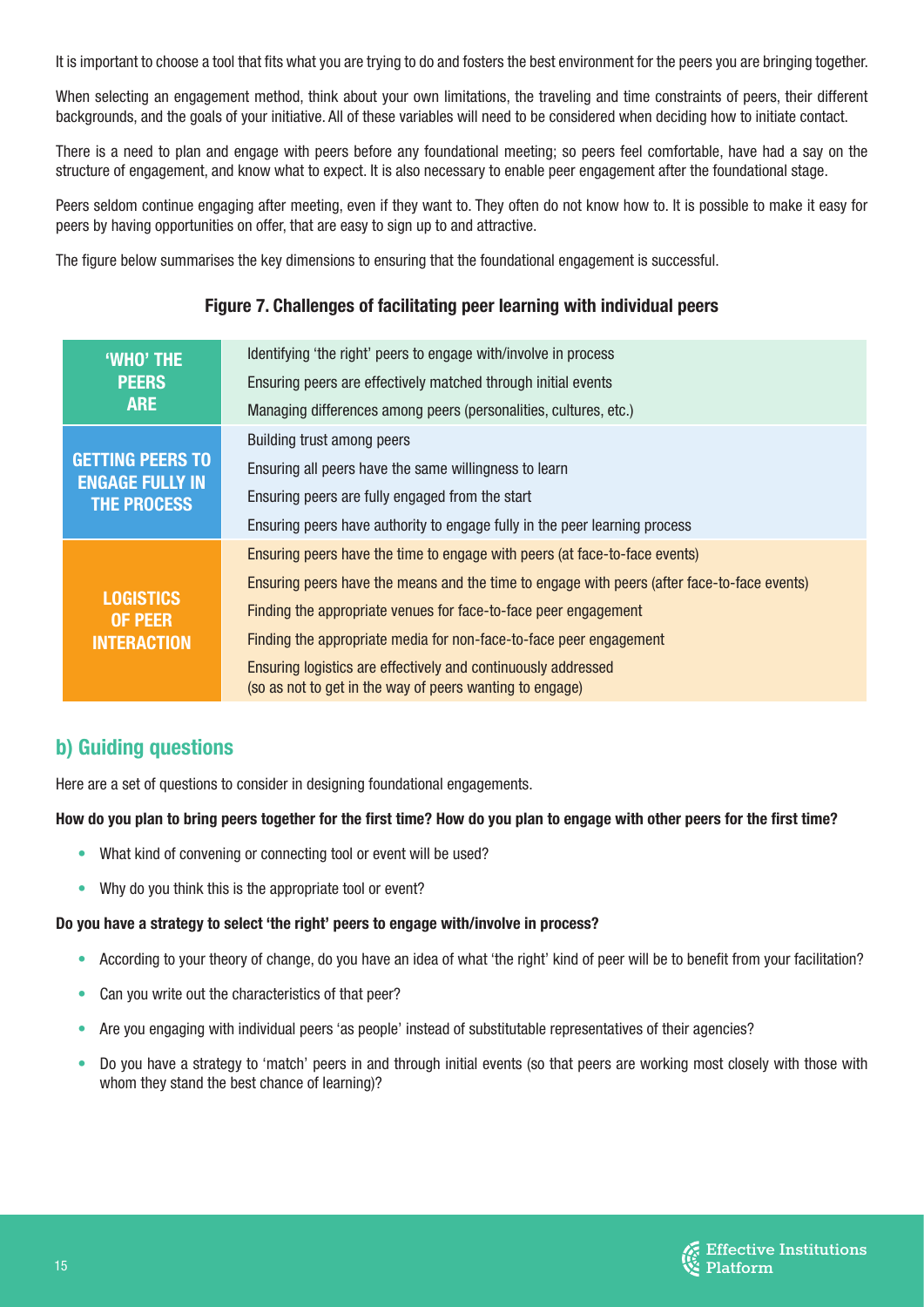Do you have a strategy to ensure peers are fully engaged and invested in foundational events? Do you have the means to be fully engaged and invested in foundational events?

- Do the peers have some role in defining the focal topics of the peer learning?
- Do peers' organisations have a role in defining the topics as well?
- Do you have a strategy to ensure the buy-in of individuals involved in initial events?
- Do you have a strategy to manage differences among peers when they start to communicate and interact in foundational events (personalities, cultures, etc.)?
- Do you have a strategy to establish commonalities between and among peers?
- Do you have a strategy to build trust between peers in the foundational engagements?
- Have you designed continued and deeper engagement opportunities after the foundational event? Do you have ways of identifying peers who are willing to stay connected?
- Do you have easy-to-access, easy-logistic options that peers can use to stay connected?
- Do you inform peers of the options you offer for continued engagement?

# **3.3. Phase 2. Achieving sustained contact between individuals: How to keep peer engagement going?**

#### a) Tools, incentives and authorisers

This is the stage in the peer learning process map, after the foundational engagement, where peers keep connected and engaged. It is the stage where they build trust and learn from each other in a potentially deep and experiential way.

Few facilitators of peer learning activities have explicit strategies in place to foster sustained peer engagement. However, peers learn from each other most effectively when they engage over long periods of time. In order to foster deep and experiential sharing between peers, ensuring sustained engagement is key.

There are many tools one can use to keep peers engaged after the foundational event and tools need to be chosen to best fit context (see figure 8).

| <b>PARTS OF THE PEER</b><br><b>LEARNING PROCESS</b>        | <b>INTERACTION</b><br><b>FACILITATION</b>                                                | <b>KNOWLEDGE</b><br><b>GENERATION</b>                                                                                                           | <b>SHARING AND</b><br><b>EXCHANGE</b>                                                                                                                     | <b>REFLECTION, APPLICATION</b><br><b>AND DIFFUSION</b> |
|------------------------------------------------------------|------------------------------------------------------------------------------------------|-------------------------------------------------------------------------------------------------------------------------------------------------|-----------------------------------------------------------------------------------------------------------------------------------------------------------|--------------------------------------------------------|
| Phase 2:<br><b>Creating the foundational</b><br>engagement | • Purposeful matching<br>Large group meetings<br>Small group meetings                    | • Common assessment product<br><b>Externally produced</b><br>knowledge products<br>• Peer produced knowledge<br>products<br>• Training sessions | Expert group peer review<br>$\bullet$<br>Single peer self-assessment<br>Multi-peer self-assessment                                                        |                                                        |
| Phase 3:<br><b>Sustaining individual</b><br>contacts       | Paired engagements<br>$\bullet$<br>Online networking, virtual and<br>telecom engagements | • Peer produced knowledge<br>products<br>• Site visits<br>• Joint peer activities                                                               | • Community publications<br>• Site visits<br>Joint peer activities<br>• Defining learning objectives<br>• Good natured competition<br>between peer groups |                                                        |
| Phase 4:<br><b>Achieving learning</b><br>outcomes          |                                                                                          | • Peer produced knowledge<br>products<br>• Site visits<br>• Joint peer activities                                                               | • Community publications<br>• Site visits<br>Joint peer activities<br>Defining learning objectives<br>Good-natured competition<br>between peer groups     | • Single-peer reflection<br>• Multi-peer reflection    |

#### Figure 8. Different tools promote different parts of the peer learning process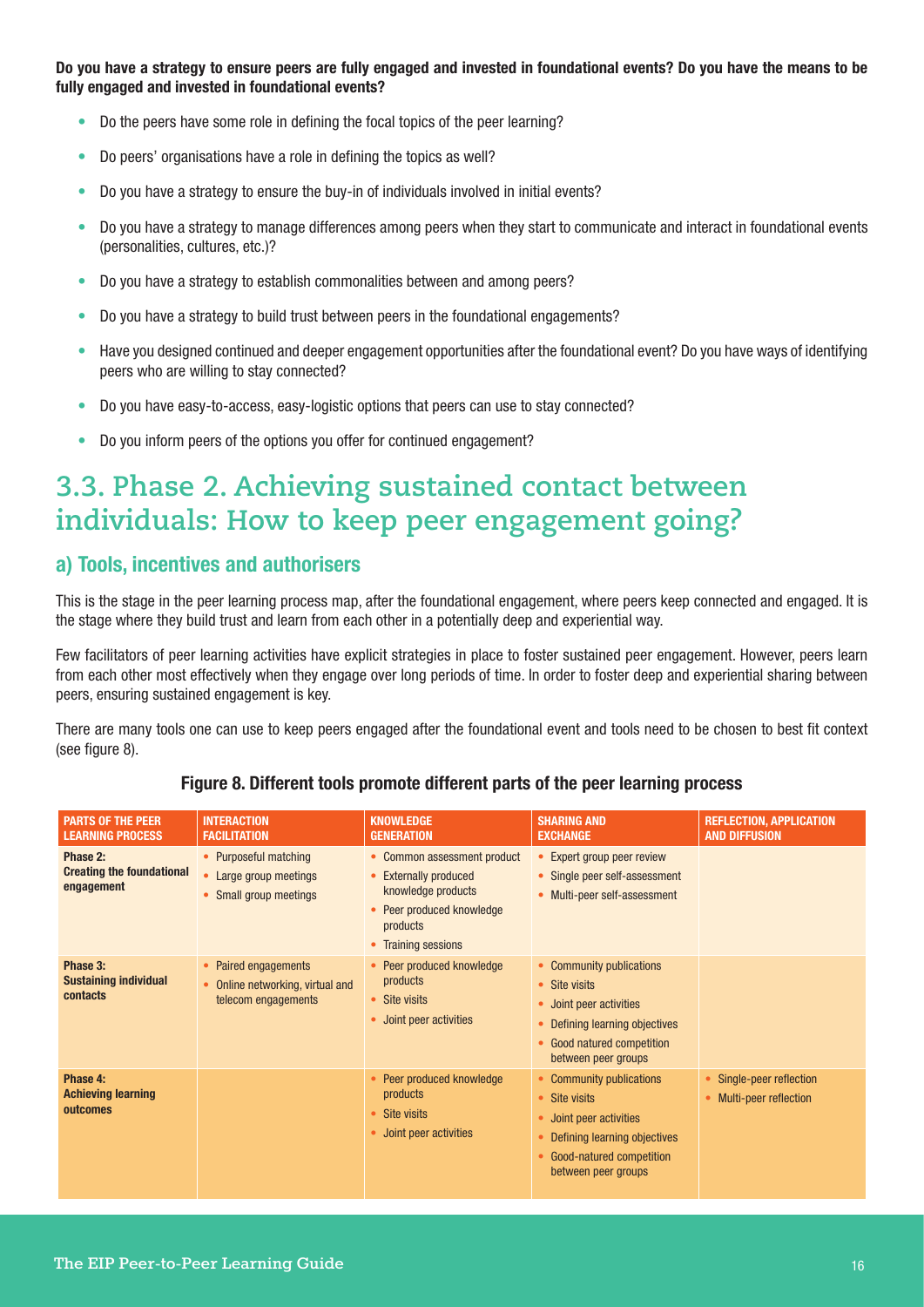The tools most commonly used to sustain individual contacts include paired engagements, online networking, peer produced knowledge products, cite visits, joint peer activities, and a variety of tools to foster sharing and exchange.

Sustained engagement is not just about having the right opportunities, peers need to be committed and motivated to continue engaging. This requires ensuring that they have a personal commitment to the process, are interested in continued engagement, and have the support of their home organisation to continue engaging. The most effective tools to ensure peers remain motivated and committed to engaging involve face time connections where peers get to be with each other and even work together or experience each other's work environment first-hand.

Peers will keep connected to each other if they have an explicit incentive to do so. This need not be financial, and is probably most effective if it ties to their career progress or effectiveness at work. Peer learning initiatives that connect activities to actual work tend to be more sustained than others.

Peers are likely to get support for continued engagement from their home organisations if the political authorisers perceive that the engagement is yielding positive results. Hence, there is a need to ensure that there is a specific reporting process for all authorisers, and that this process emphasises the value of continued peer engagement for them and their organisations.

Continued peer engagement requires technological solutions for communication. Peers who want to engage with each other will be put off if they have to organise all the engagements. Sustained engagement is more likely if a facilitating agency provides logistical support to peers who want to continue engaging.

#### **Innovative and structured practices to sustain peer engagement**

*The one-off 'foundational event' is common and is limited in its capacity to sustain peer engagement. As part of the study, some 'informal experiments' were carried out to envisage how peer engagement practices could go beyond traditional practices.* 

Take one illustrative 'informal experiment': three small teams were tasked with preparing foreign direct investment (FDI) projects in a specific country. They were engaged in a multi-year peer learning initiative with professionals who had worked in similar roles in other countries. After six months of learning in their small teams, these individuals were brought together with other professionals from their country to diffuse the lessons learned, and turn these lessons into action. They attended one and a half day lecture events every month, and then worked on specific products in-between. The process centred on the production of a country-specific FDI proposal.

The project was intentionally designed to: (i) mix outsiders with new ideas and industry insiders (ii) feature regular activities structured around a minimal course (iii) focus on a clear problem (an FDI investment issue) (iv) be tied to day-to-day problems relevant to the peers.

This process highlighted the following possible lessons, the: (i) diffusion of lessons tends to happen only after individuals develop some trust and camaraderie (ii) diffusion of lessons tends to happen when they are faced with similar challenges and see the opportunity to share (iii) outsiders who have made interesting discoveries often find it hard to persuade insiders (iv) diffusion happened best when matching occurred around problems and then profession (vi) observation that peer pressure—such as OECD-style benchmarking initiatives—can help locate areas for improve and motive peers.

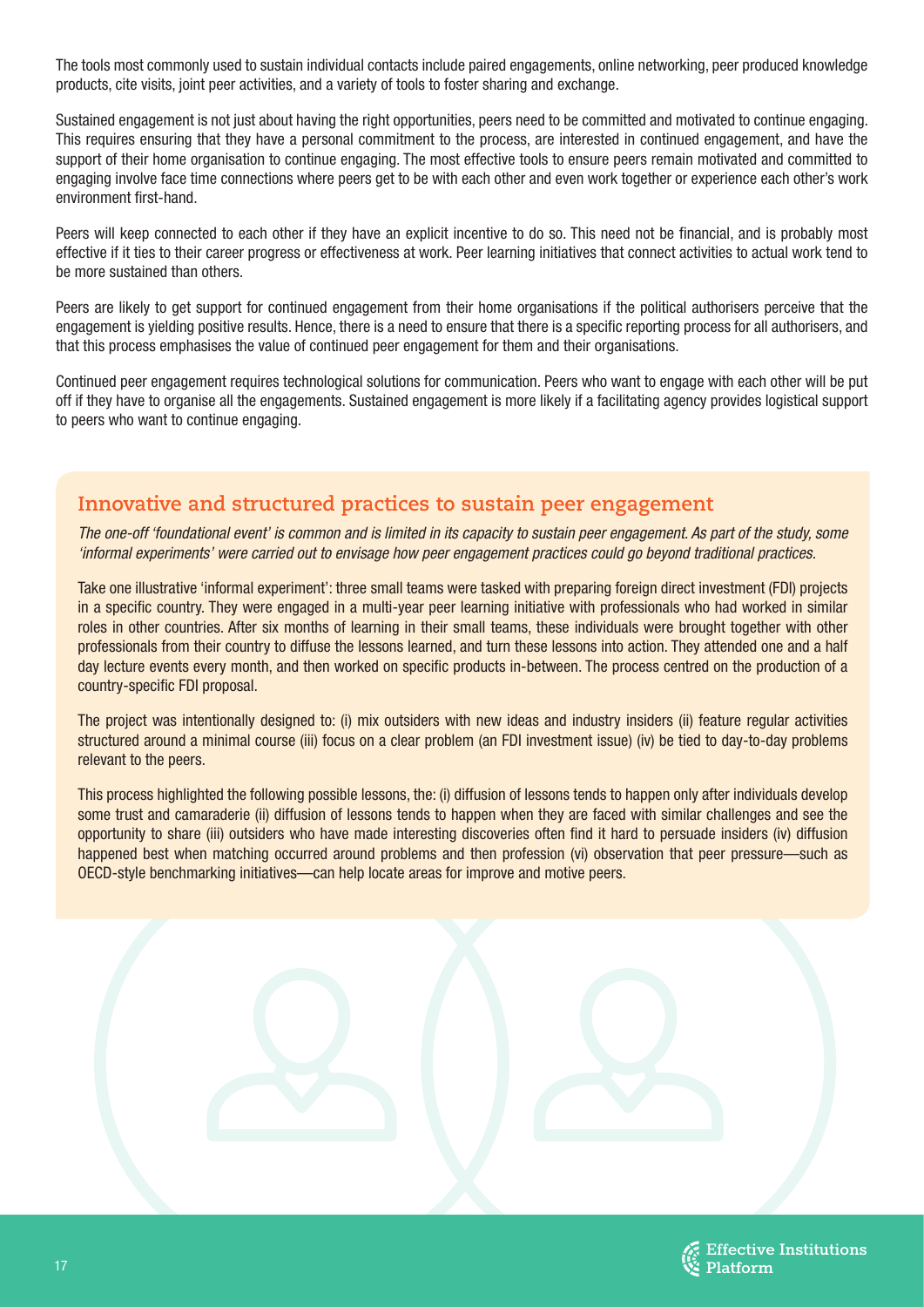#### b) Guiding questions

Sustained engagement requires attention to various questions.

#### How will you keep peer connections after the foundational engagement?

- Do you have specific proposals in mind to offer peers interested in follow-up interaction after the foundational event?
- Can you facilitate and support ongoing active engagements between selected peers after the foundational event, if they choose to engage?
- Do you have the resources in place to respond to the ideas that peers might have for ongoing interaction after foundational events?

#### Do you have a strategy?

- To keep building trust among peers, after the foundational event?
- To ensure that peers who engage in follow-up events stay interested and motivated in the initiative?
- To ensure that peers who engage in follow-up events have the same willingness to learn?
- To ensure that peers who engage in follow-up events have ongoing authority from their home organisations to engage fully in the peer learning process?
- To ensure that peers who engage in follow-up events have the time to engage with peers (at face-to-face events)?
- To ensure that peers who engage in follow-up events have the means to engage with peers (after face-to-face events)?
- To locate the appropriate venues for ongoing face-to-face peer engagement?
- To identify the appropriate media for ongoing non face-to-face peer engagement?
- To ensure that logistics are effectively and continuously addressed (so as not to get in the way of peers wanting to engage)?

# **3.4. Phase 3. Achieving learning outcomes: How to foster actual peer learning?**

#### a) Defining and evaluating learning objectives and gains

Peers can engage with each other in sustained ways but not learn from each other; or they can learn only easily observable things, with little transfer of latent knowledge of shared experience. This can undermine the value of a peer learning initiative, where even individual peers fail to learn from each other.

There are a number of practical ideas to help ensure learning goals are met. The most effective peer learning focuses on sharing of tacit knowledge between peers, which includes knowledge about how to do reforms (managing politics, and more). This is only one kind of learning goal, however (others include formal knowledge sharing, peer to peer support and collaboration, specific training support, and more. Figure 9 below captures the learning objectives of peer learning engagements in different reform areas.

Examples of more successful peer learning initiatives are clear about the kinds of peer sharing and learning they hope to generate. However, most peer learning engagements do not specify the details of what kind of learning is expected or hoped for.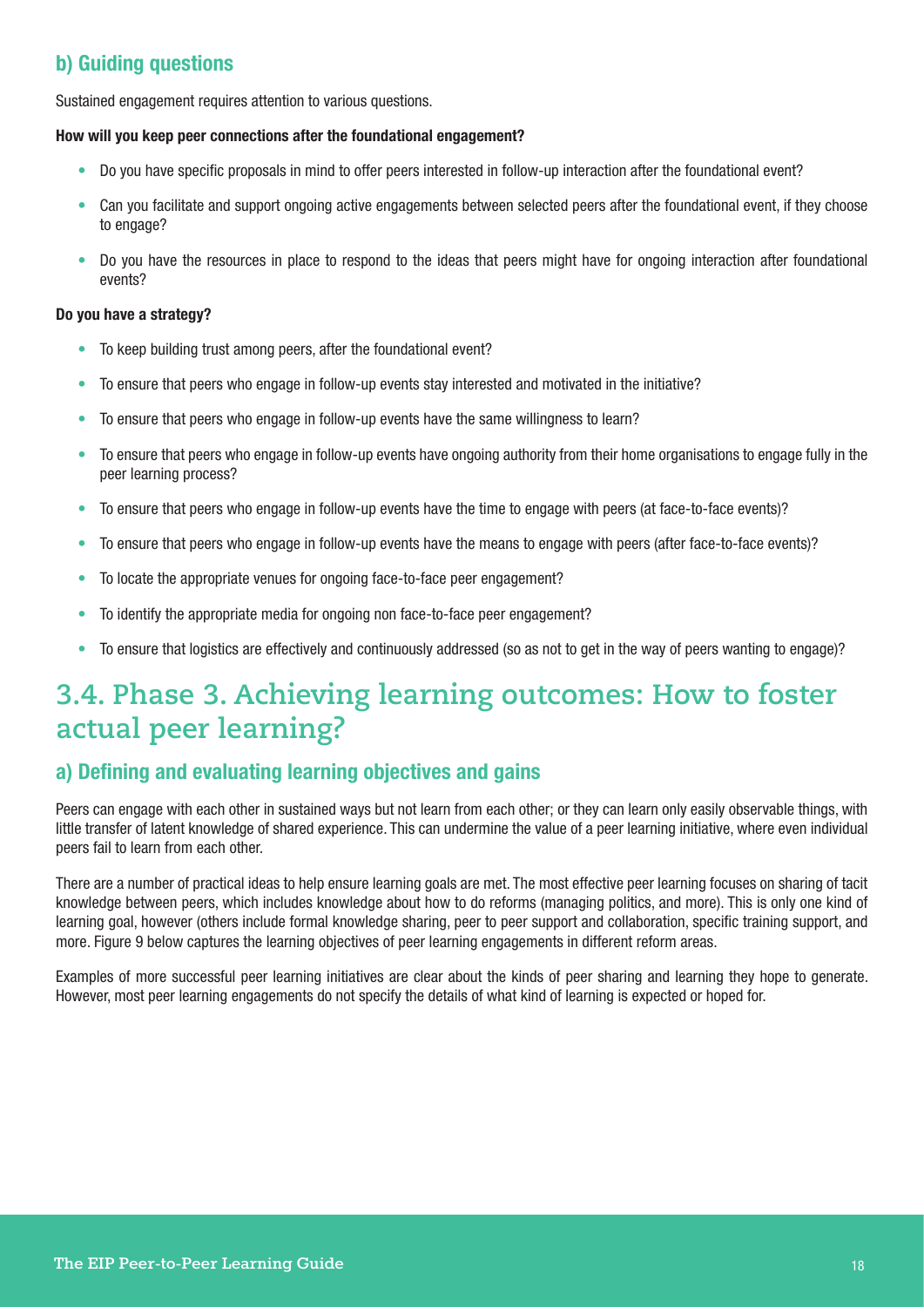|                                       | <b>IMPLICIT LEARNING GOALS</b>               |                                                    |                                |                                                |                                                      |                               |                                 |
|---------------------------------------|----------------------------------------------|----------------------------------------------------|--------------------------------|------------------------------------------------|------------------------------------------------------|-------------------------------|---------------------------------|
| <b>Reform type</b>                    | <b>FORMAL</b><br>KNOWLEDGE<br><b>SHARING</b> | <b>EXPERIENTIAL</b><br>KNOWLEDGE<br><b>SHARING</b> | PEER-TO-PEER<br><b>SUPPORT</b> | PEER-TO-PEER<br>COORDINATION/<br>COLLABORATION | <b>SPECIFIC</b><br><b>TRAINING</b><br><b>SUPPORT</b> | PEER GROUP<br><b>IDENTITY</b> | PEER-TO-PEER<br><b>PRESSURE</b> |
| Municipal<br>management               |                                              |                                                    |                                |                                                |                                                      |                               |                                 |
| Anti-<br>corruption                   |                                              |                                                    |                                |                                                |                                                      |                               |                                 |
| <b>Broad</b><br>governance            |                                              |                                                    |                                |                                                |                                                      |                               |                                 |
| <b>Public Financial</b><br>management |                                              |                                                    |                                |                                                |                                                      |                               |                                 |
| Civil society<br>engagement           |                                              |                                                    |                                |                                                |                                                      |                               |                                 |
| Economic<br>growth                    |                                              |                                                    |                                |                                                |                                                      |                               |                                 |
| Procurement                           |                                              |                                                    |                                |                                                |                                                      |                               |                                 |
| Health<br>reform                      |                                              |                                                    |                                |                                                |                                                      |                               |                                 |
| Performance<br>management             |                                              |                                                    |                                |                                                |                                                      |                               |                                 |
| Project<br>management                 |                                              |                                                    |                                |                                                |                                                      |                               |                                 |
| Internal audit<br>and control         |                                              |                                                    |                                |                                                |                                                      |                               |                                 |
| Audit                                 |                                              |                                                    |                                |                                                |                                                      |                               |                                 |
| Monitoring and<br>evaluations         |                                              |                                                    |                                |                                                |                                                      |                               |                                 |
| Investment<br>promotion               |                                              |                                                    |                                |                                                |                                                      |                               |                                 |
| State owned<br>enterprise reform      |                                              |                                                    |                                |                                                |                                                      |                               |                                 |
| Energy<br>reform                      |                                              |                                                    |                                |                                                |                                                      |                               |                                 |
| Tax policy and<br>administration      |                                              |                                                    |                                |                                                |                                                      |                               |                                 |
| Democratic<br>reform                  |                                              |                                                    |                                |                                                |                                                      |                               |                                 |
| Risk<br>management                    |                                              |                                                    |                                |                                                |                                                      |                               |                                 |
| Climate<br>Policy                     |                                              |                                                    |                                |                                                |                                                      |                               |                                 |
| Justice                               |                                              |                                                    |                                |                                                |                                                      |                               |                                 |
| Financial<br>regulation               |                                              |                                                    |                                |                                                |                                                      |                               |                                 |
| Environmental<br>policy               |                                              |                                                    |                                |                                                |                                                      |                               |                                 |

#### Figure 9. Peer learning goals by reform type

Key: An analysis of reformers' written work, from different reform types like anticorruption or audit, led to a 2-way matrix categorisation based on different 'implicit learning goals'. The darker the shade of red, the greater the number of times a specific reform type had a given 'implicit learning goal'.

You can see that the first three implicit learning goals, which are more 'formal' than 'tacit', were more common than the four to the right. Also certain areas of reform—such as broad governance, anticorruption or municipal governance—have had more peer learning engagement.

Source: Authors' analysis of implicit learning goals.



*Frequency of individual links between implicit learning goals and reform types*

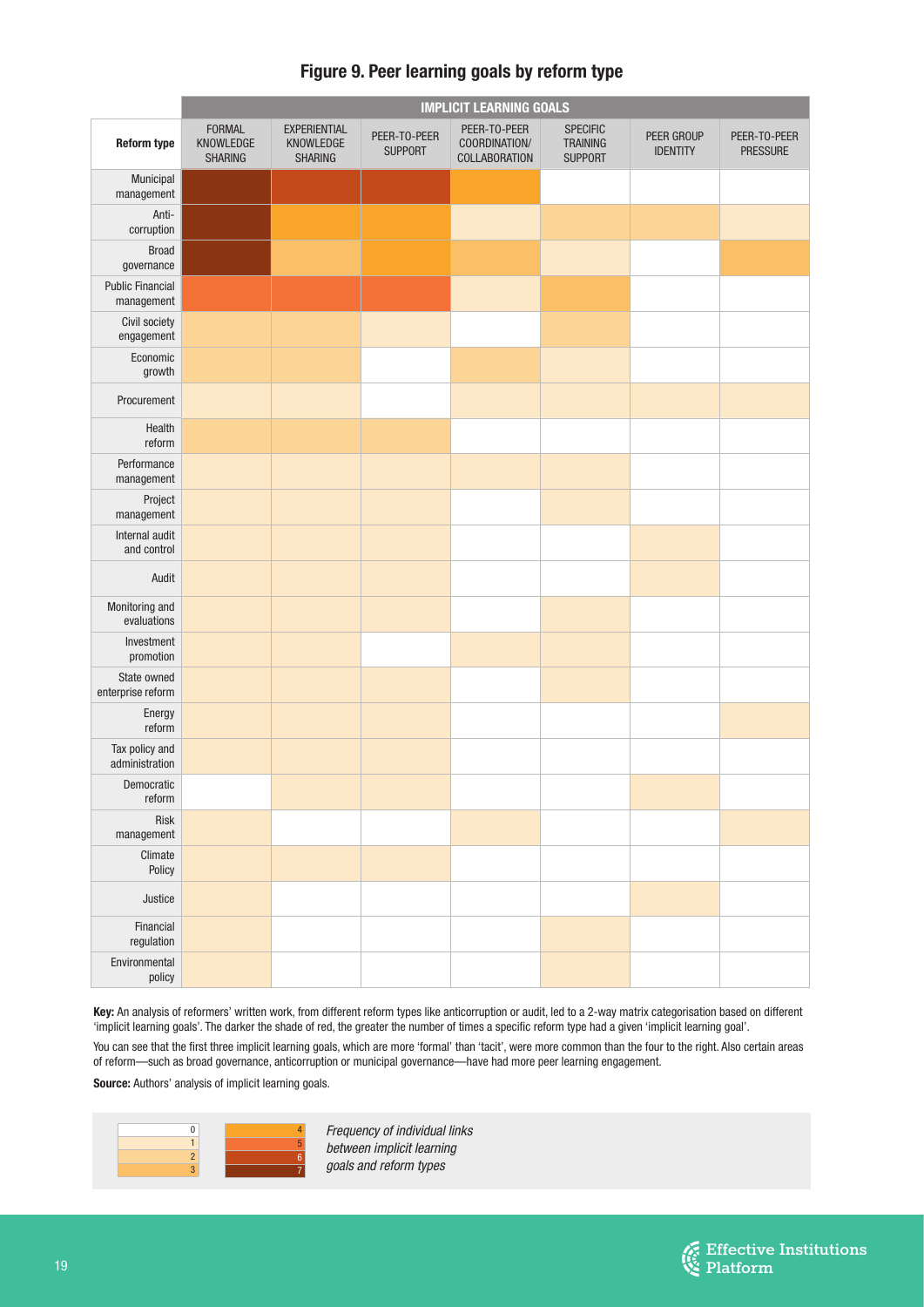Using evidence in the peer learning process helps provoke real learning. Real and deep peer learning is often effectively produced through meaningful and inclusive conversations between the peers.

Many peer learners note the value of combining more directed and specific training activities (sometimes tied to certification) with other peer learning activities. The training activities have stand-alone value for individuals (and their organisations) but could also provide opportunities for peer engagement and relationship building, and offer ways of framing more flexible follow-up peer learning connections.

Reflection is a key part of improving the effectiveness of individual learning and of providing guidance on the overall impact of the peer learning community so that strategy and direction can be improved for the future. Research has shown that taking time away from the process of training and reallocating that for reflection on what has been learned significantly enhances peer learning.

It is useful to communicate learning objectives with host organisations before starting a peer learning initiative, and to report on learning gains as the process progresses. It is important to have a mechanism to evaluate the learning gains from peer learners; this is used to guide the learners about what is expected, to promote the kind of tools that will maximise the learning, and to ensure accountability in the process (for peer to peer and facilitator to host organisations).

However; the common factors captured in evaluations of peer learning engagements do not focus on actual learning outcomes of individuals. Figure 10 below shows that evaluations tend to focus on initial engagements and overall outcomes and not the intermediate learning objectives. Intermediate learning objectives need to be evaluated.



#### Figure 10. Impact of peer learning according to current evaluations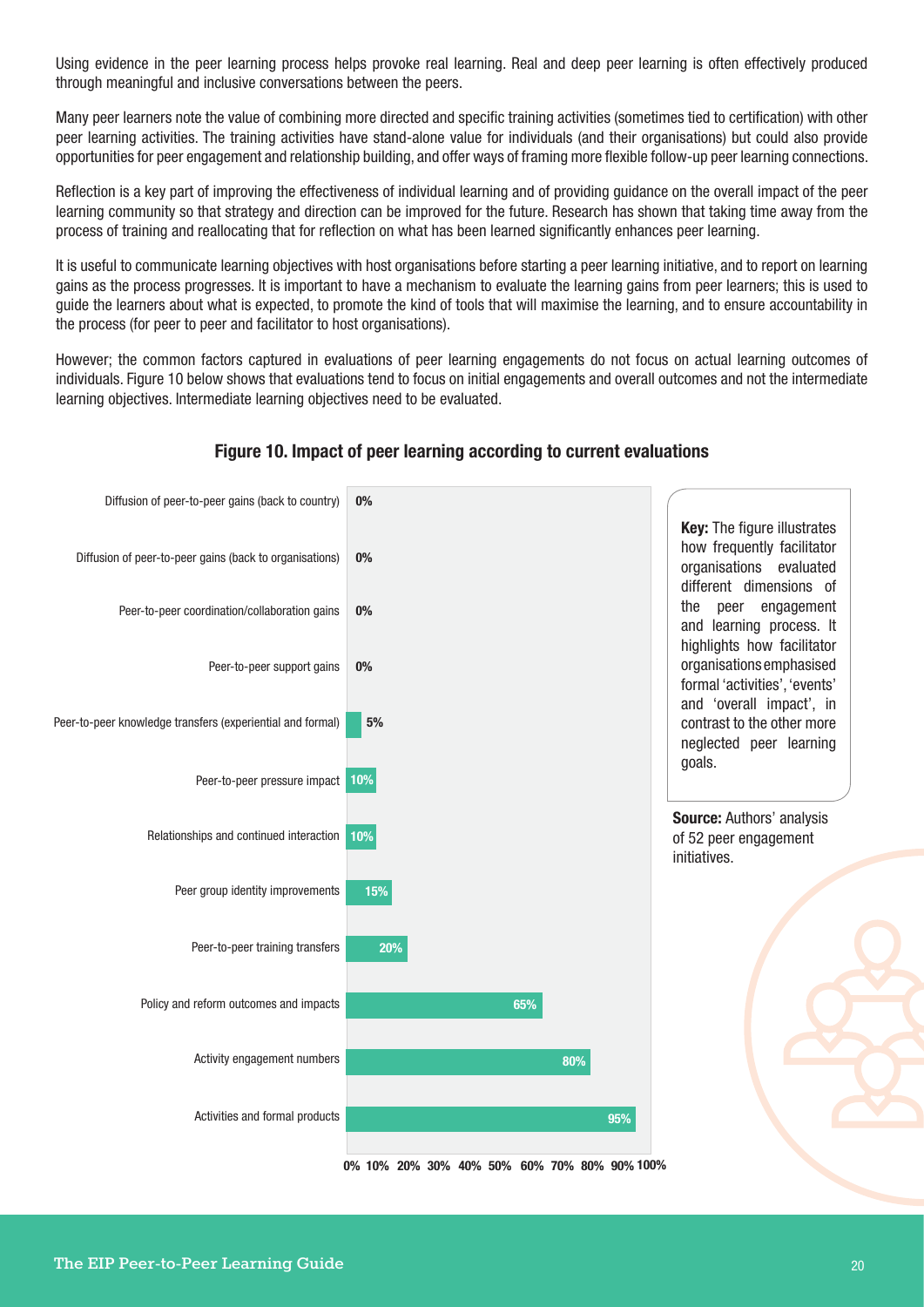#### b) Guiding questions

Actual peer learning at the individual level follows from the stages of initial engagement and sustained engagement. The questions here centre on ensuring that the engagements actually foster learning between peers.

#### Are you clear about what learning gains you expect between peers?

- Do you have a clear idea of the focal issues peers will be learning about?
- Do you focus on technical aspects of change that you expect peers to learn about, and, if so, what aspects are you most focused on (country systems, reform sequencing, or avoiding collateral damage in reforms)?
- Do you focus on learning about flexibility and humility in change management?
- Do you focus on learning about "politically savvy" perspectives on change?
- Do you focus on "constructive subversion" and resistance to promotion of poorly fitted reform packages?

#### Do you have a communications, evaluating and reporting mechanism to capture and build support for (and around) the peer learning gains?

- How will you assess expectations about peer learning gains, about how and when these learning gains are assessed and reported back to organisations?
- How will you assess whether peers are learning, and if the learning is a result of peer-to-peer interaction?
- How will you communicate learning gains to organisations, individuals involved?
- Do you have a proposed timeline in place for evaluations, monitoring and feedback about the peer learning process?
- Do you have a strategy to ensure that your own funders/authorisers accept the plan to assess peer learning gains?

#### Are you employing the appropriate tools to evaluate peer learning gains?

• Can you assess success in i) facilitating interaction between peers; ii) generating knowledge through peer learning; iii) knowledge sharing through peer learning; iv) facilitating peer reflection of new lessons?; v) applying new lessons by peers; vi) diffusing lessons by peers into their organisations?

# **3.4. Phase 4. Creating change at scale: How can learning from peers be diffused to their organisations?**

#### a) Enabling local networks and coalitions

The final stage of the peer learning process map involves diffusion (or scaling) of lessons learned from peer engagements back to host organisations, sectors, and communities. This is the stage where peer learning at the individual level is ratcheted up to impact actual reform progress—and hence where the practical tacit knowledge gained from peers helps improve the success of reforms.

Unfortunately, there is limited evidence that this kind of diffusion happens very often. The following ideas will assist those designing peer learning engagements (or engaging in such) to diffuse more often.

Effective diffusion starts with some knowledge of what is being diffused. Organisations that know what learning they are trying to facilitate tend to have a better chance of structuring an appropriate and effective diffusion process.

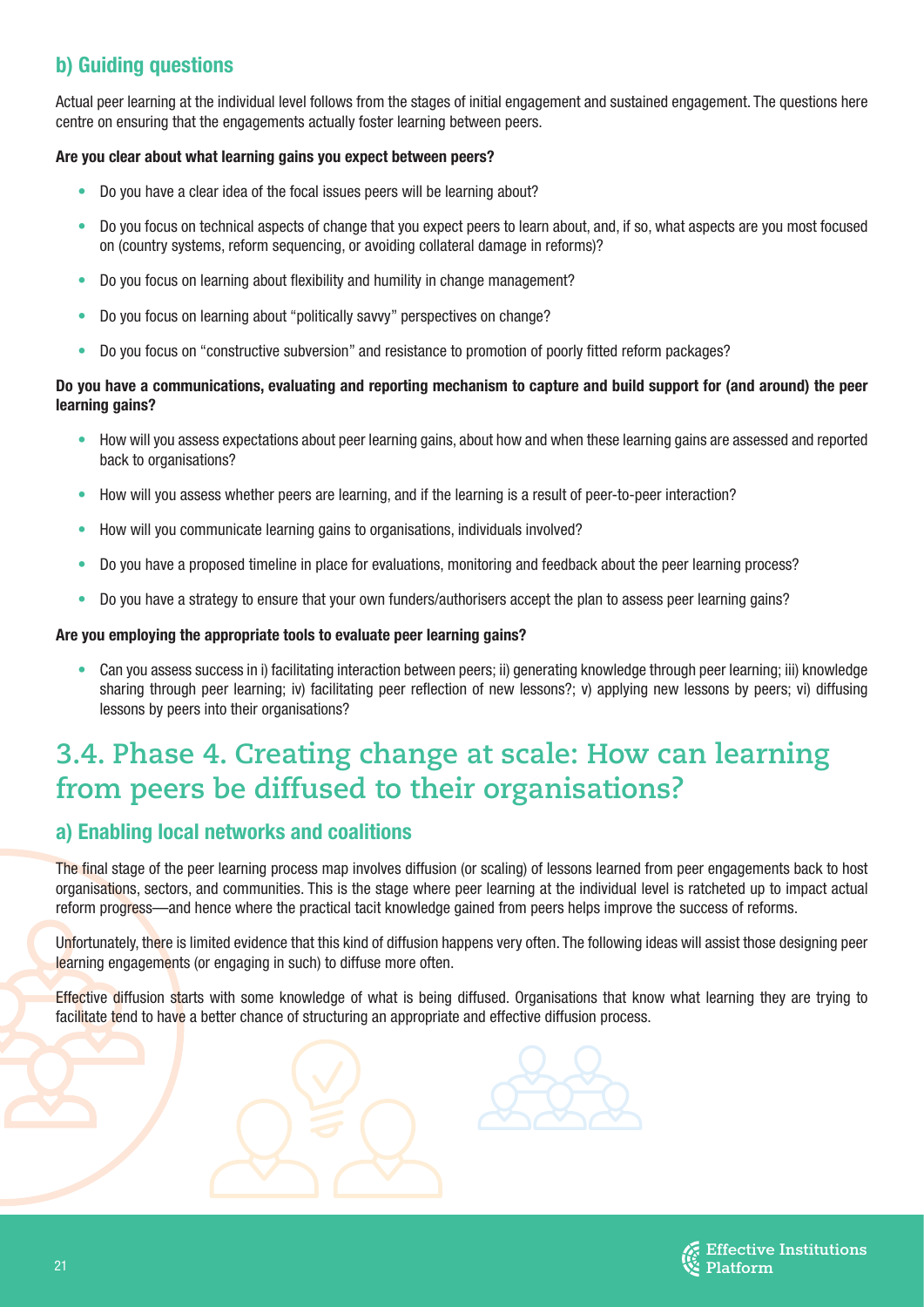#### Figure 11. Keys to successful diffusion and scaling the peer learning of individual peers

|                                                                             | Ensuring 'peers' reflect effectively on their peer learning gains               |
|-----------------------------------------------------------------------------|---------------------------------------------------------------------------------|
| <b>GETTING PEERS TO</b><br><b>'SHARE FORWARD'</b>                           | Ensuring 'peers' are willing to share learning back into their organisations    |
|                                                                             | Ensuring 'peers' are able to share learning back to their organisations<br>✔    |
|                                                                             | Ensuring organisations are open to learning from 'returning peers'              |
| <b>ENSURING HOME</b><br><b>ORGANISATIONS</b><br><b>ARE OPEN TO LEARNING</b> | Ensuring organisations are willing to invest in learning from 'returning peers' |
|                                                                             | Creating time and spaces to bring lessons home                                  |

In order to ensure diffusion and scaling of peer learning, both the peers and the organisations in which they work need to be considered (see figure 11 above).

Not all home organisations are open to learning. The peer learning initiative needs to ensure that home organisations actually want their peers to learn and return home with new ideas. This can be done by contracting with the home organisation, and requiring the organisation to support the peer learner and provide her with opportunities to share her learning.

Individual peers are more likely to share forward into their organisation if they are aware of this as a requirement up-front, and if methods of sharing are established by the home organisation.

Peer learning can diffuse from individuals to organisations through networks; these can be constructed in various ways, including as mimics of the outside peer network where the peer individuals are accessing new lessons. Building local peer networks is thus an interesting strategy to promote diffusion of learning .

There are other tools that can be used to create links between the home context and the learning environment; the appropriate tool should be chosen for each situation. Learning in groups is an effective way of ensuring diffusion of peer lessons; group-based learning involves people from the home organisation working alongside colleagues who have benefited from external peer learning. They work together on the job and this gives opportunities for diffusion to the colleague who has been through external peer learning.

Coalitions are very effective means for diffusing lessons, especially when these lessons involve tacit knowledge transfer. Governments should invest in coalition building skills among both those who benefit most directly from peer learning and those who are targeted as secondary beneficiaries.

Diffusion of peer learning gains may be enhanced if it is actually measured. This is difficult to do, but could be possible and influential if organisations are clear about the kinds of lessons they expect to come from the peer learning and how they expect these to impact home organisations and scale into reform impacts (as will have been identified in any theory of change).

#### b) Guiding questions

Questions here focus on the challenges of such diffusion.

#### What reform impacts do you expect from the peer learning initiative?

- What results do you expect to see, and when?
- Can you show, conceptually, how learning by individual peers will lead to these results?
- What assumptions are you making about how peers will share the lessons they learned?
- Do you have strategies to ensure these assumptions are met?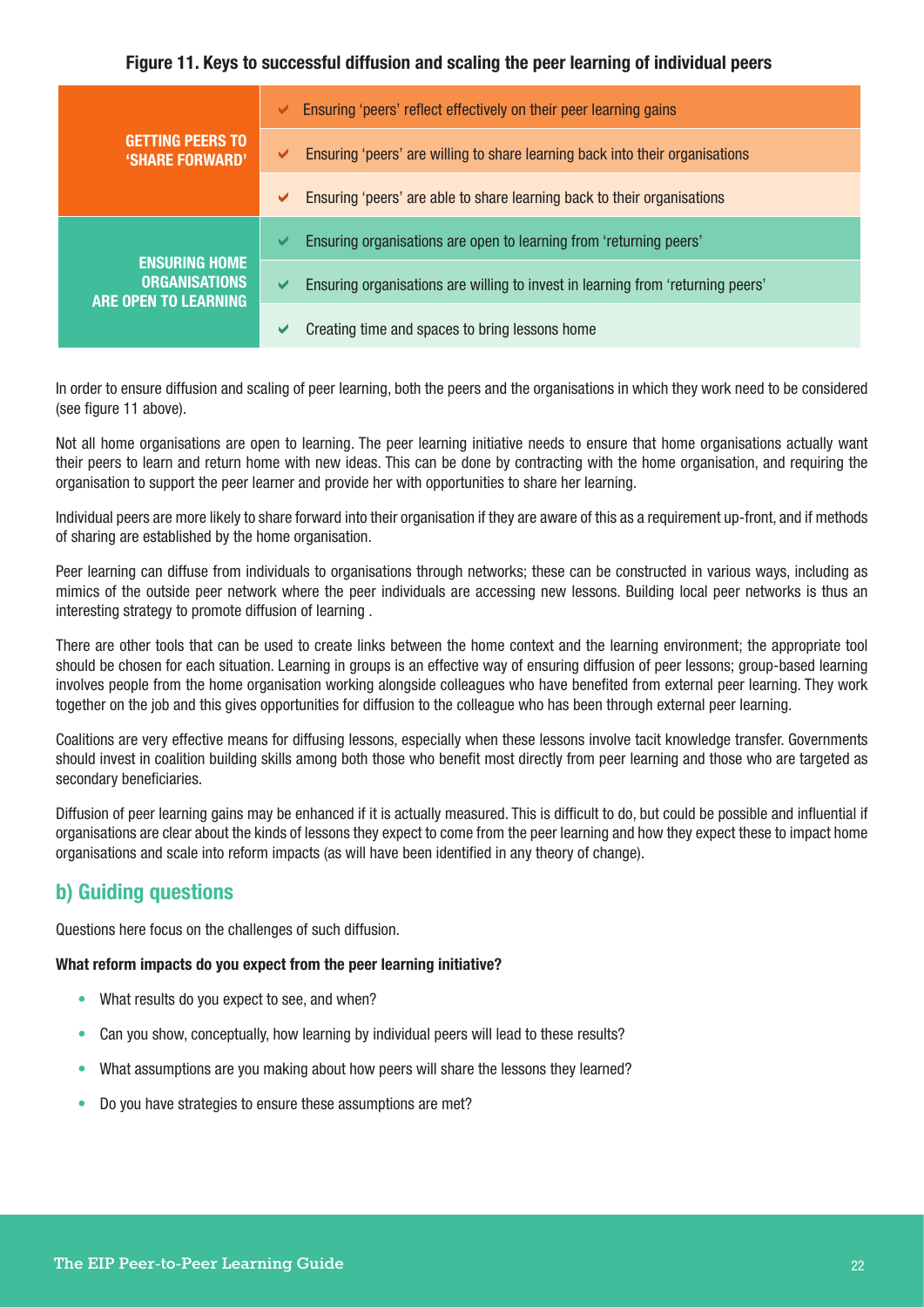#### Are home organisations open to learning?

- Are participant organisations clear about the impacts they expect from peer learning?
- Are the organisational change goals clearly identified, with measurable indicators?
- How can you ensure that home organisations actively support the diffusion or scaling of peer learning gains into the organisations (with plans to provide time and resources to facilitate such process, in advance of the actual peer learning events)?
- How can you ensure that home organisations are open to learning from 'returning peers' and do not punish the peers (for time taken in peer learning or for new ideas they adopt)?
- How can you ensure that home organisations invest in learning from returning peers?
- How can you ensure that home organisations create time, space to bring lessons home?

#### Will individual peer learners 'share forward'? Have you 'shared forward' as an individual learner?

- How can you ensure that 'peers' reflect effectively on their peer learning gains?
- How can you help peers capture the lessons they have learned?
- How can you ensure that 'peers' are willing to share learning in their organisations?
- How can you ensure that 'peers' are practically able to share learning in their organisations? (able to communicate lessons in a structured and constructive manner?)
- How can you help 'peers' share in their organisations without fear of recrimination?
- How can you ensure that 'peers' share lessons without appearing superior to others?
- How can you initiate or support peer learning inside the individual's home organisation?

#### How will you get feedback about the utility of the learning? Have you reflected on the utility of the learning?

• Do you have a strategy to identify how learning outcomes are used in practice and how they contribute to an individual's personal success and the success of their organisation?



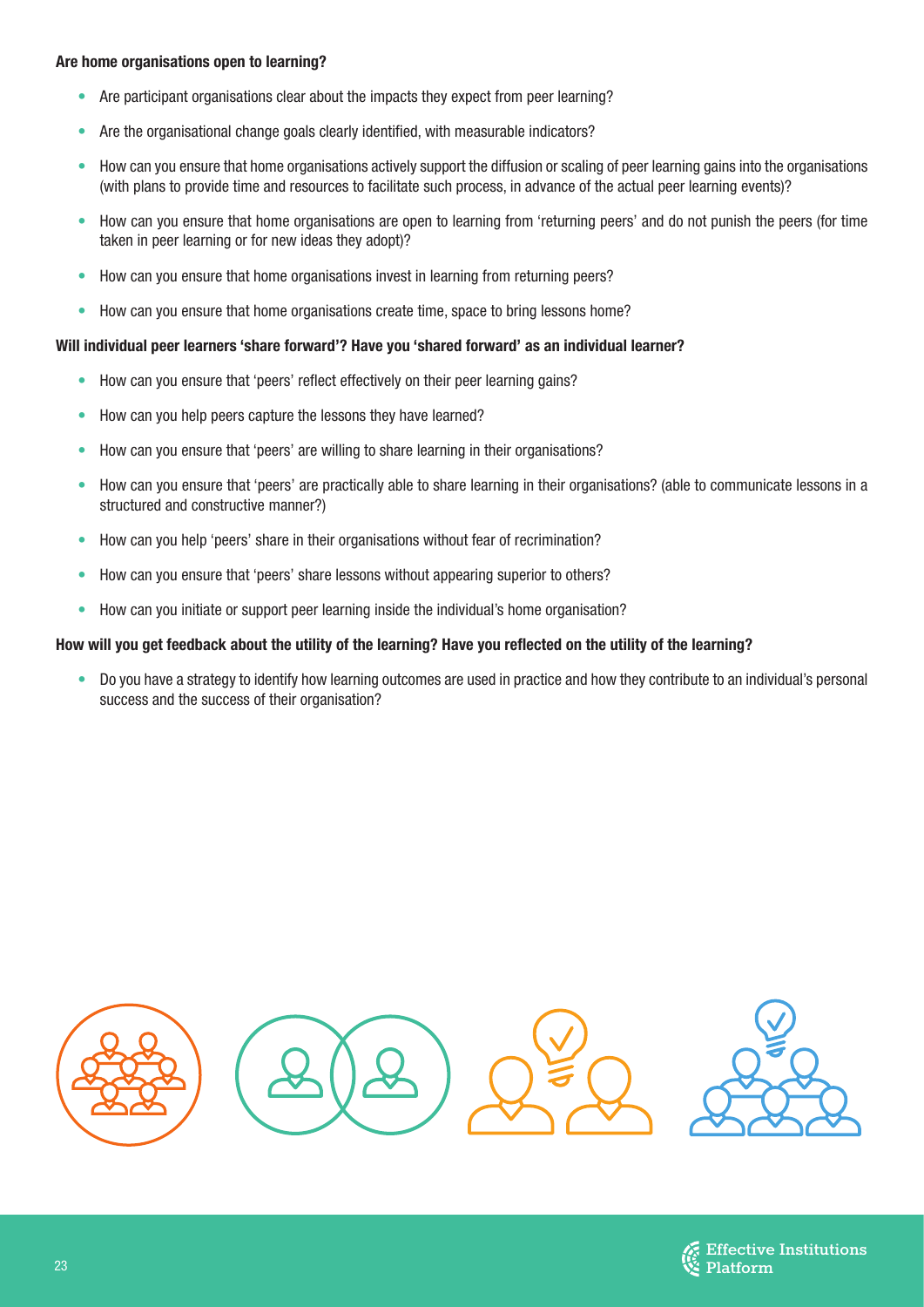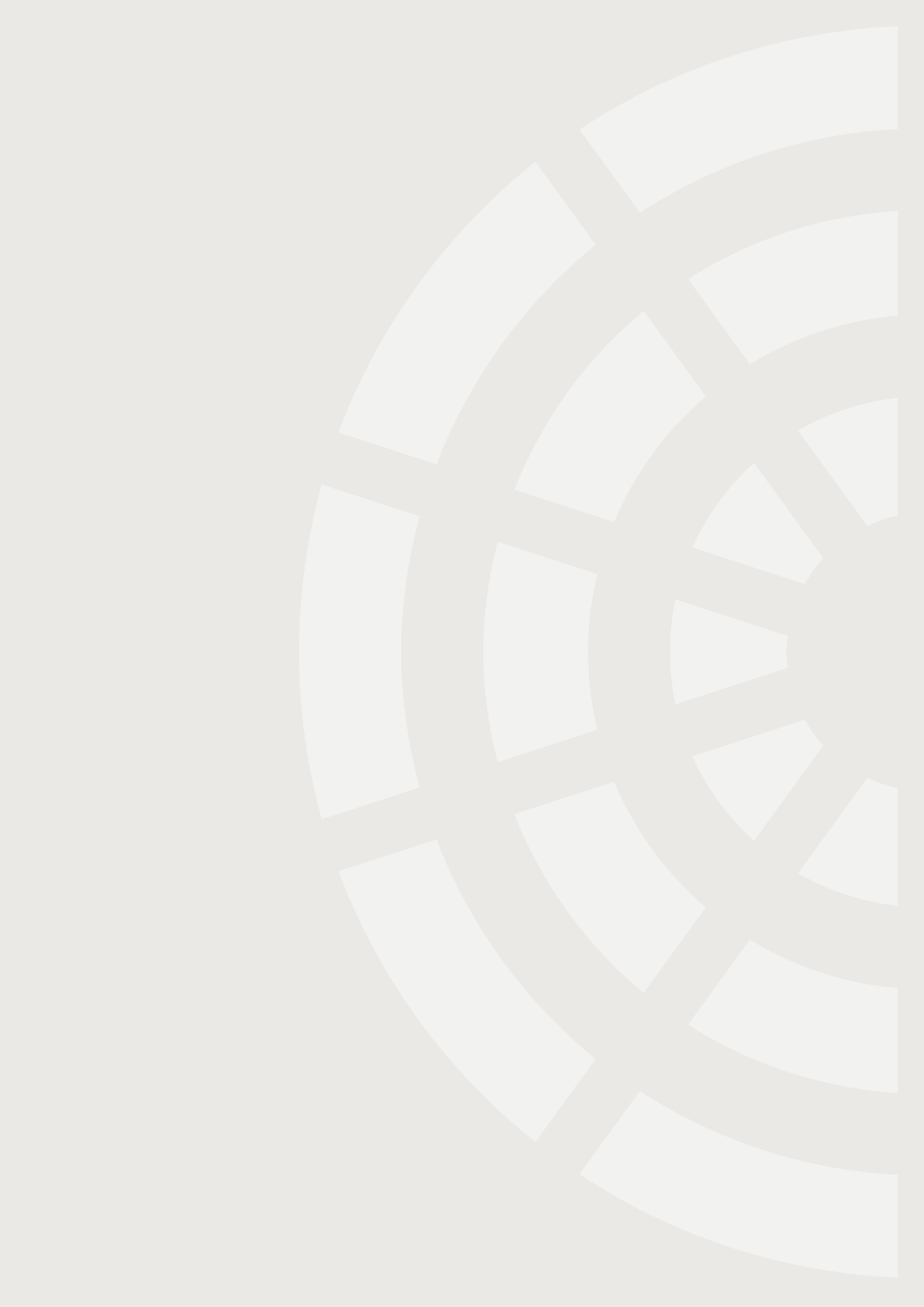# Effective Institutions<br> **Effective Institutions Annexes**

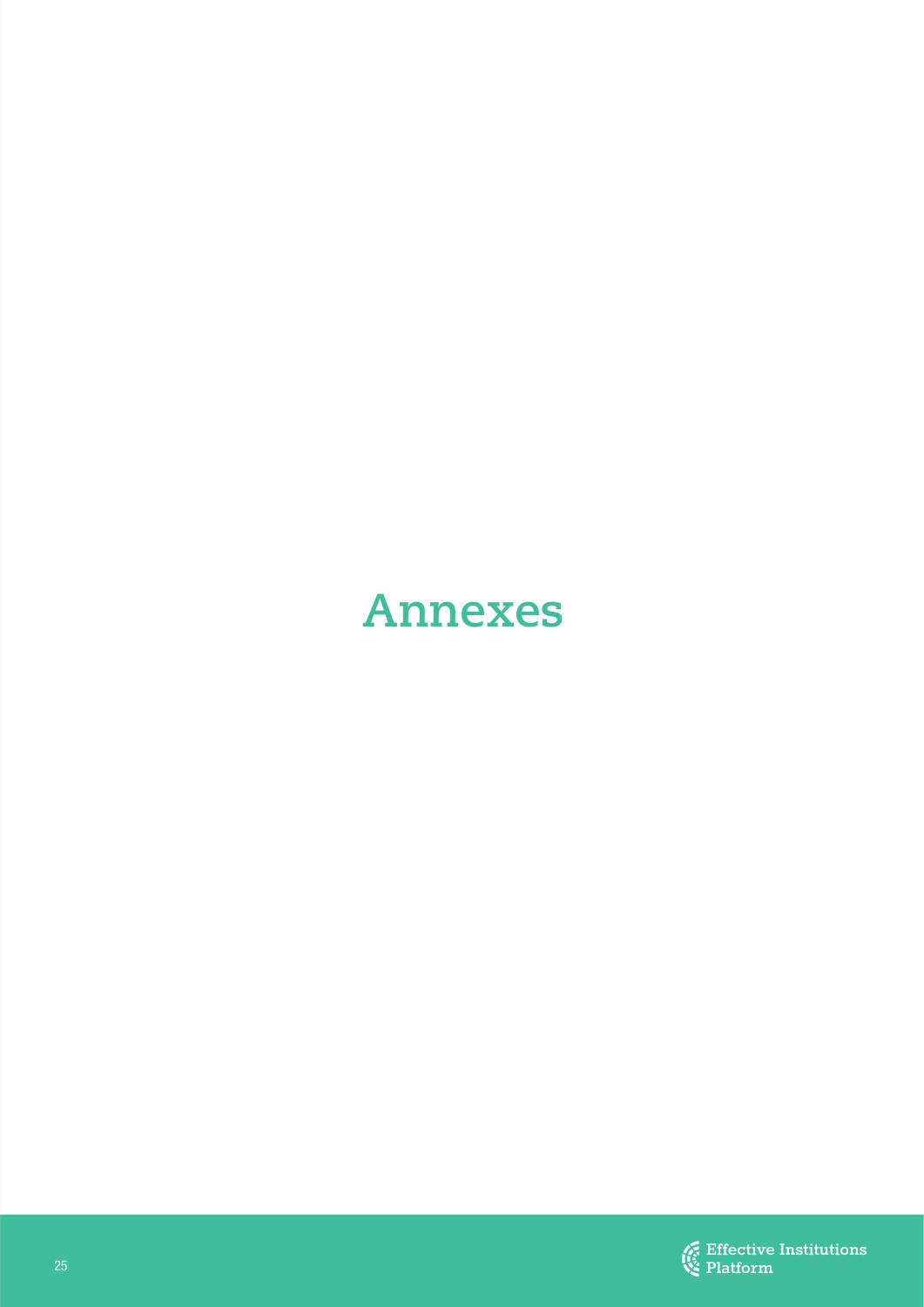# **Annexes**

# Annex A. The 52 peer engagement and learning facilitators 'mapped' in the study

| <b>INITIATIVE</b>                                                                                                                             | <b>WEBSITE</b>                                                                                                                                                                      |
|-----------------------------------------------------------------------------------------------------------------------------------------------|-------------------------------------------------------------------------------------------------------------------------------------------------------------------------------------|
| Africa Electricity Regulator Peer Review and Learning Network                                                                                 | http://www.gsb.uct.ac.za/s.asp?p=155                                                                                                                                                |
| Africa-Asia Drought Risk Management Peer Assistance Network<br>(AADP)                                                                         | http://www.undp.org/content/dam/undp/library/Environment%20and%20Energy/<br>sustainable%20land%20management/AADP%20Brochure.pdf                                                     |
| African Community of Practice on Managing for Development<br>Results (AfCoP),                                                                 | http://www.impactalliance.org/ev_en.php?ID=49248_201&ID2=D0_TOPIC                                                                                                                   |
| African Development Bank WOP Africa Project                                                                                                   | http://www.afdb.org/en/projects-and-operations/project-portfolio/project/p-z1-<br>ea0-005/                                                                                          |
| African Peer Review Mechanism (APRM)                                                                                                          | http://www.pacweb.org/Documents/APRM/APRM_Seven_countries_March2010-E.<br>pdf; http://aprm-au.org                                                                                   |
| <b>African Risk Capacity</b>                                                                                                                  | http://www.africanriskcapacity.org/events/past                                                                                                                                      |
| African Transitional Justice Research Network                                                                                                 | http://www.transitionaljustice.com                                                                                                                                                  |
| Centre for Excellence in Finance                                                                                                              | http://www.cef-see.org                                                                                                                                                              |
| Centre for Financial Reporting Reform (CFFR), Strengthening<br>Auditing and Reporting in the Countries of the Eastern Partnership<br>(STAREP) | http://web.worldbank.org/WBSITE/EXTERNAL/COUNTRIES/ECAEXT/<br>TCENFINREPREF/0,,contentMDK:23584520~pagePK:64168445~piK:64168309~the<br>SitePK:4152118,00.html                       |
| Centres for Learning on Evaluation And Results (CLEAR)                                                                                        | http://www.theclearinitiative.org/PDFs/ar-2013-2014.pdf                                                                                                                             |
| <b>Circle of Sustainability</b>                                                                                                               | http://www.circlesofsustainability.org/tools/peer-review-process/                                                                                                                   |
| <b>Cities Development Initiative</b>                                                                                                          | http://cdia.asia/2014/11/21/asian-cities-to-strengthen-peer-to-peer-learning-on-<br>urban-infrastructure-innovations/                                                               |
| CityNet association of urban stakeholders committed to sustainable<br>development                                                             | http://citynet-ap.org                                                                                                                                                               |
| Club de Madrid LEND Network                                                                                                                   | http://www.clubmadrid.org/en/programa/lend_network_for_leaders_engaged_in_<br>new_democracies                                                                                       |
| <b>Collaborative African Budget Reform Initiative</b>                                                                                         | http://www.cabri-sbo.org                                                                                                                                                            |
| Conference on PIC Systems in EU Member States                                                                                                 | http://ec.europa.eu/budget/events/pic2012_en.cfm                                                                                                                                    |
| <b>Corruption Hunter Network</b>                                                                                                              | http://www.wsj.com/articles/SB100014240527487040675045753052004563148<br>76                                                                                                         |
| Demand for Good Governance Peer Learning Network                                                                                              | http://web.worldbank.org/WBSITE/EXTERNAL/TOPICS/EXTSOCIAL<br>DEVELOPMENT/0,,contentMDK:21589459~pagePK:210058~piK:210062~theSite<br>PK:244363,00.html                               |
| Development Alternatives and Resource Centre                                                                                                  | http://ptfund.org/2012/12/transparency-public-procurement-nigeria/                                                                                                                  |
| <b>Ethiopian Cities Association</b>                                                                                                           | http://www.citiesalliance.org/node/3668                                                                                                                                             |
| GoPemPal                                                                                                                                      | http://www.gopempal.org/?q=about-us                                                                                                                                                 |
| Horizontal Learning Program in Bangladesh                                                                                                     | http://www.wsp.org/sites/wsp.org/files/publications/horizontal_learning_<br>strenthening_capacities.pdf                                                                             |
| <b>IMF African Technical Assistance Centres (AfriTAC)</b>                                                                                     | http://www.imf.org/external/pubs/ft/survey/so/2014/car121614a.htm; http://www.<br>imf.org/external/pubs/ft/survey/so/2015/car020215a.htm                                            |
| International Association of Anticorruption Authorities (IAACA)                                                                               | http://www.iaaca.org                                                                                                                                                                |
| International Organisation of Supreme Audit Institutions (INTOSAI)                                                                            | http://www.intosai.org/news.html                                                                                                                                                    |
| IPAC International programming                                                                                                                | http://www.ipac.ca/international_programming                                                                                                                                        |
| Kyrgyz Transparency and Accountability in Budgeting Peer Assisted<br><b>Learning Network</b>                                                  | http://www.efca.kg/project-view/transparency-and-accountability-in-local-<br>budgeting-peer-assisted-learning/                                                                      |
| Management Effectiveness Tracking Tool Peer Learning                                                                                          | http://www.wildernessfoundation.co.za/index.php?option=com_<br>content&view=article&id=142:mett-peer-learning-sessions-help-identify-effective-<br>solutions&catid=2:news&Itemid=18 |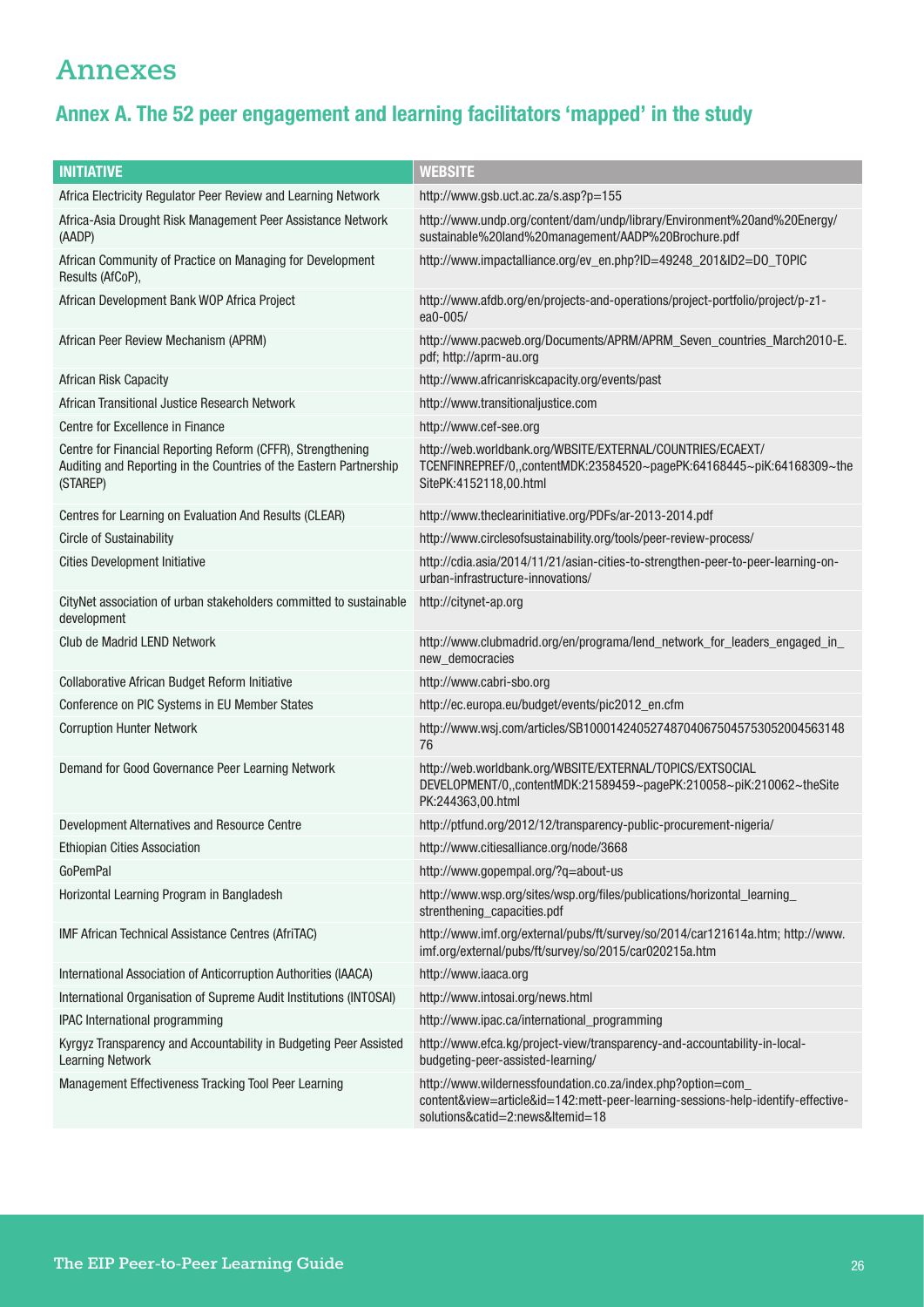| <b>INITIATIVE</b>                                                                             | <b>WEBSITE</b>                                                                                                                                                                                                                                                              |
|-----------------------------------------------------------------------------------------------|-----------------------------------------------------------------------------------------------------------------------------------------------------------------------------------------------------------------------------------------------------------------------------|
| <b>Medicines Transparency Alliance</b>                                                        | http://www.medicinestransparency.org/meta-countries/uganda/                                                                                                                                                                                                                 |
| <b>MENA-OECD Procurement network</b>                                                          | http://www.oecd.org/gov/ethics/Governance%20structure%20of%20the%20<br>Network.pdf                                                                                                                                                                                          |
| <b>Mistra Urban Futures</b>                                                                   | http://www.mistraurbanfutures.org/en/node/1065                                                                                                                                                                                                                              |
| OECD Anticorruption Network for Eastern Europe and Central Asia                               | http://www.oecd.org/corruption/acn/aboutthenetwork/                                                                                                                                                                                                                         |
| <b>OECD Joint Learning Studies</b>                                                            | http://www.oecd.org/corruption/ethics/oecdjointlearningstudies.htm                                                                                                                                                                                                          |
| <b>OECD Knowledge Sharing Alliances</b>                                                       | http://www.oecd.org/knowledge-sharing-alliance/                                                                                                                                                                                                                             |
| <b>OECD Peer Reviews</b>                                                                      | http://www.oecd.org/site/peerreview/                                                                                                                                                                                                                                        |
| Pacific Islands Forum Secretariat                                                             | http://www.forumsec.org/pages.cfm/about-us/                                                                                                                                                                                                                                 |
| Public Expenditure Management Network in Asia (PEMNA)                                         | http://blog-pfm.imf.org/pfmblog/2014/12/sharing-success-in-asia-through-pemna.<br>html                                                                                                                                                                                      |
| Public Expenditure Management Peer Assisted Learning Network<br>(PEMPAL)                      | http://www.pempal.org                                                                                                                                                                                                                                                       |
| Regional Anticorruption Programme for Africa                                                  | http://www.auanticorruption.org/uploads/Regional_Anti-Corruption_Programme.pdf                                                                                                                                                                                              |
| Results for Development Transparency and Accountability Program<br>(R4DTAP)                   | http://r4d.org/about-us/press-room/r4d's-transparency-and-accountability-<br>program-convenes-african-civil-society-org                                                                                                                                                     |
| <b>SADC SOE Network</b>                                                                       | http://www.oecd.org/southafrica/soe-africa.htm                                                                                                                                                                                                                              |
| South African Community Grantmaker Leadership Cooperative                                     | http://www.sacglf.org/document.centre.reports.of.peer.learning.events                                                                                                                                                                                                       |
| Tax Administrators eXchange for Global Innovative Practices<br>(TAXGIP)                       | http://blogs.worldbank.org/voices/tax-lessons-peers                                                                                                                                                                                                                         |
| TCI: The global practitioners network for competitiveness, clusters<br>and innovation         | http://www.tci-network.org/reviews                                                                                                                                                                                                                                          |
| The International Financial Corporation's (IFC) 2009 peer event on<br>Doing Business reforms. | https://openknowledge.worldbank.org/bitstream/<br>handle/10986/10497/547650BRI0IFC011peer0learning0event.pdf?sequence=1                                                                                                                                                     |
|                                                                                               | http://web.worldbank.org/WBSITE/EXTERNAL/COUNTRIES/ECAEXT/EXTCENFIN<br>REPREF/0,,contentMDK:23468684~menuPK:9341783~pagePK:64168445~piP<br>K:64168309~theSitePK:4152118,00.html                                                                                             |
| The Peer Learning Programme for Small and Diaspora<br>Organisations                           | http://cgi-africa.org/who-we-are-plp/                                                                                                                                                                                                                                       |
| The Southeast Europe Tax Transparency and Simplification<br>Program                           | http://www.ifc.org/wps/wcm/connect/region_ext_content/regions/<br>europe+middle+east+and+north+africa/ifc+in+europe+and+central+asia/<br>countries/the+southeast+europe+tax+transparency+and+simplification+program                                                         |
| Transparency International School on Integrity                                                | http://www.transparency.org/news/event/transparency_international_school_on_<br>integrity_lithuania                                                                                                                                                                         |
| Urban Nexus Project                                                                           | http://www2.gtz.de/urbanet/opencommunity/news/detail.asp?number=4220                                                                                                                                                                                                        |
| WHO Peer learning district initiative                                                         | http://www.afro.who.int/pt/tanzania/press-materials/item/6590-who-improves-<br>district-health-service-delivery-through-the-peer-learning-district-initiative/6590-<br>who-improves-district-health-service-delivery-through-the-peer-learning-district-<br>initiative.html |
| World Bank Knowledge Hubs                                                                     | www.knowledgehubs.org                                                                                                                                                                                                                                                       |
| World Vision Project Model Accelerated Learning and Support<br>(PALS)                         | https://www.worldvision.com.au/Libraries/SEED_page/PALS.pdf                                                                                                                                                                                                                 |

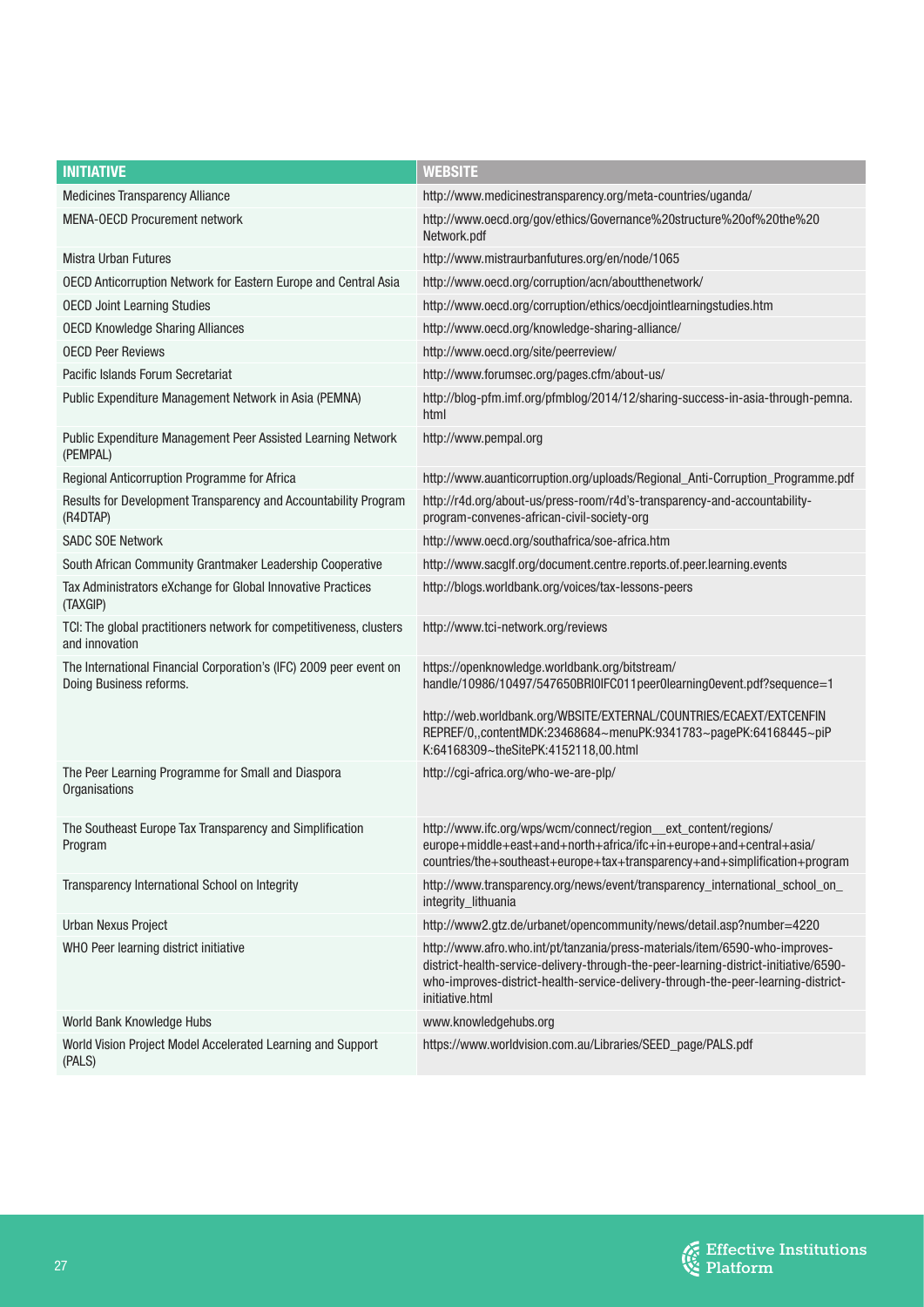## Annex B. Key terms

| aadp           | Africa-Asia Drought Risk Management Peer Assistance Network            |
|----------------|------------------------------------------------------------------------|
| CAN            | OECD Anti-Corruption Network (Eastern Europe and Central Asia)         |
| ADB            | Asian Development Bank                                                 |
| AfCoP          | African Community of Practice on Managing for Development Results      |
| AfriTAC        | <b>IMF African Technical Assistance Centres</b>                        |
| ANCPI          | National Agency for Cadastre and Property Registration (Romania)       |
| <b>APRM</b>    | African Peer Review Mechanism                                          |
| AREC           | Macedonia Agency for Real Estate Cadaster                              |
| AusAID         | Australian Agency for International Development (now DFAT)             |
| <b>BPSR</b>    | Bureau of Public Sector Reforms (Nigeria)                              |
| <b>CABRI</b>   | Collaborative African Budget Reform Initiative                         |
| CAFRAD         | African Training and Research Centre in Administration for Development |
| <b>CEF</b>     | Centre for Excellence in Finance (Slovenia)                            |
| <b>CHU</b>     | Central Harmonisation Unit (Hungary)                                   |
| <b>CLEAR</b>   | Centres for Learning on Evaluation And Results                         |
| COP            | <b>Community of Practice</b>                                           |
| DFAT           | Department of Foreign Affairs and Trade (Australia)                    |
| DG             | <b>Director General</b>                                                |
| <b>DRC</b>     | Democratic Republic of Congo                                           |
| <b>ECOWAS</b>  | <b>Economic Community of West African States</b>                       |
| EIP            | <b>Effective Institutions Platform</b>                                 |
| EU             | European Union                                                         |
| GIZ            | Deutsche Gesellschaft für Internationale Zusammenarbeit GmbH           |
| GoPemPal       | Government Performance Management Peer Assisted Learning (India)       |
| GoV            | Government of Vietnam                                                  |
| <b>GPEDC</b>   | Global Partnership for Effective Development Cooperation               |
| HR             | Human resources                                                        |
| <b>IAACA</b>   | International Association of Anticorruption Authorities                |
| <b>IACOP</b>   | PEMPAL Internal Audit Community of Practice                            |
| IFC            | <b>International Financial Corporation</b>                             |
| <b>INROSAI</b> | International Organisation of Supreme Audit Institutions               |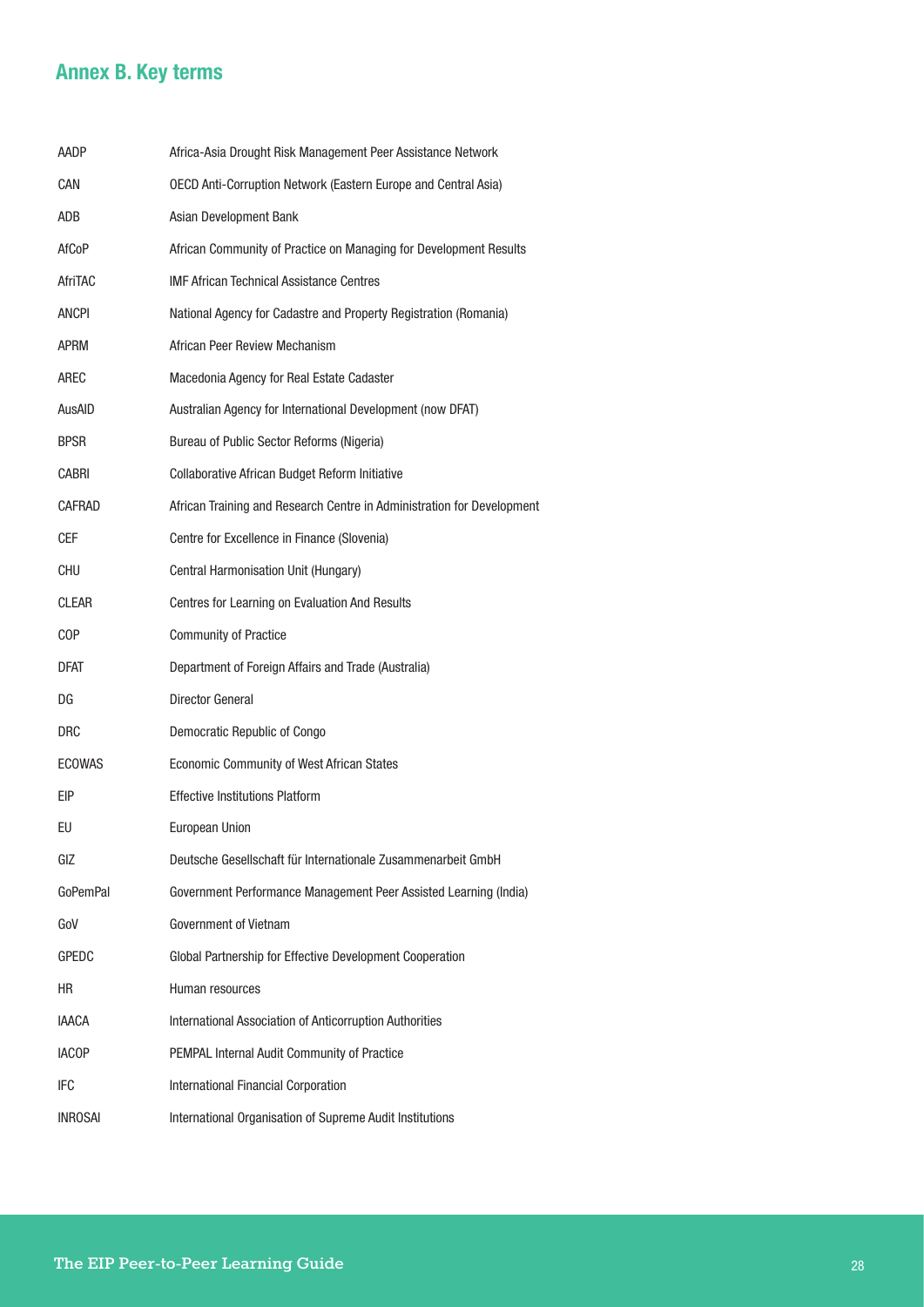| <b>INTRAC</b>             | International NGO Training and Research Centre                                    |
|---------------------------|-----------------------------------------------------------------------------------|
| <b>IPAC</b>               | Institute of Public Administration of Canada                                      |
| <b>IPPIS</b>              | Integrated Payroll and Personnel Information System (Nigeria)                     |
| IT                        | <b>Information Technology</b>                                                     |
| LEND                      | Club de Madrid network for "Leaders Engaged in New Democracies"                   |
| <b>METT</b>               | Management Effectiveness Tracking Tool (South Africa)                             |
| M of LGRD&C               | Ministry of Local Government, Rural Development and Cooperatives (Bangladesh)     |
| MoF                       | Ministry of Finance                                                               |
| MoLISA                    | Ministry of Labour, Invalids, and Social Affairs (Vietnam)                        |
| NANA                      | <b>Gambia's National Nutrition Agency</b>                                         |
| NEPAD                     | New Partnership for Africa's Development                                          |
| NQI                       | National Quality Infrastructure (Uzbekistan)                                      |
| 0BB                       | Outcome-based Budgeting                                                           |
| <b>OECD</b>               | Organisation for Economic Cooperation and Development                             |
| <b>PALS</b>               | World Vision Project Model Accelerated Learning and Support                       |
| PATH II                   | Land Administration Program Second Phase (Honduras)                               |
| PEMNA                     | Public Expenditure Management Network in Asia                                     |
| PEMPAL                    | Public Expenditure Management Peer Assisted Learning network                      |
| <b>PFM</b>                | Public financial management                                                       |
| <b>PIC Systems</b>        | Public Internal Control systems (EU).                                             |
| <b>PISA</b>               | OECD Programme for International Student Assessment                               |
| R4D TAP                   | Results for Development Transparency and Accountability Program                   |
| SADC                      | Southern Africa Development Community                                             |
| S <sub>OE</sub>           | <b>State-Owned Enterprise</b>                                                     |
| SP                        | <b>Social Protection</b>                                                          |
| <b>STAREP</b>             | Strengthening Auditing and Reporting in the Countries of the Eastern Partnership) |
| <b>SWFs</b>               | Sovereign Wealth Funds                                                            |
| <b>TAXGIP</b>             | Tax Administrators eXchange for Global Innovative Practices                       |
| TCI                       | The global practitioners network for competitiveness, clusters and innovation     |
| <b>UZstandart</b>         | National agency responsible for NQI (Uzbekistan)                                  |
| <b>WAHO</b>               | West African Health Organisation                                                  |
| <b>WOP Africa Project</b> | Water Operators Partnership, African Development Bank                             |

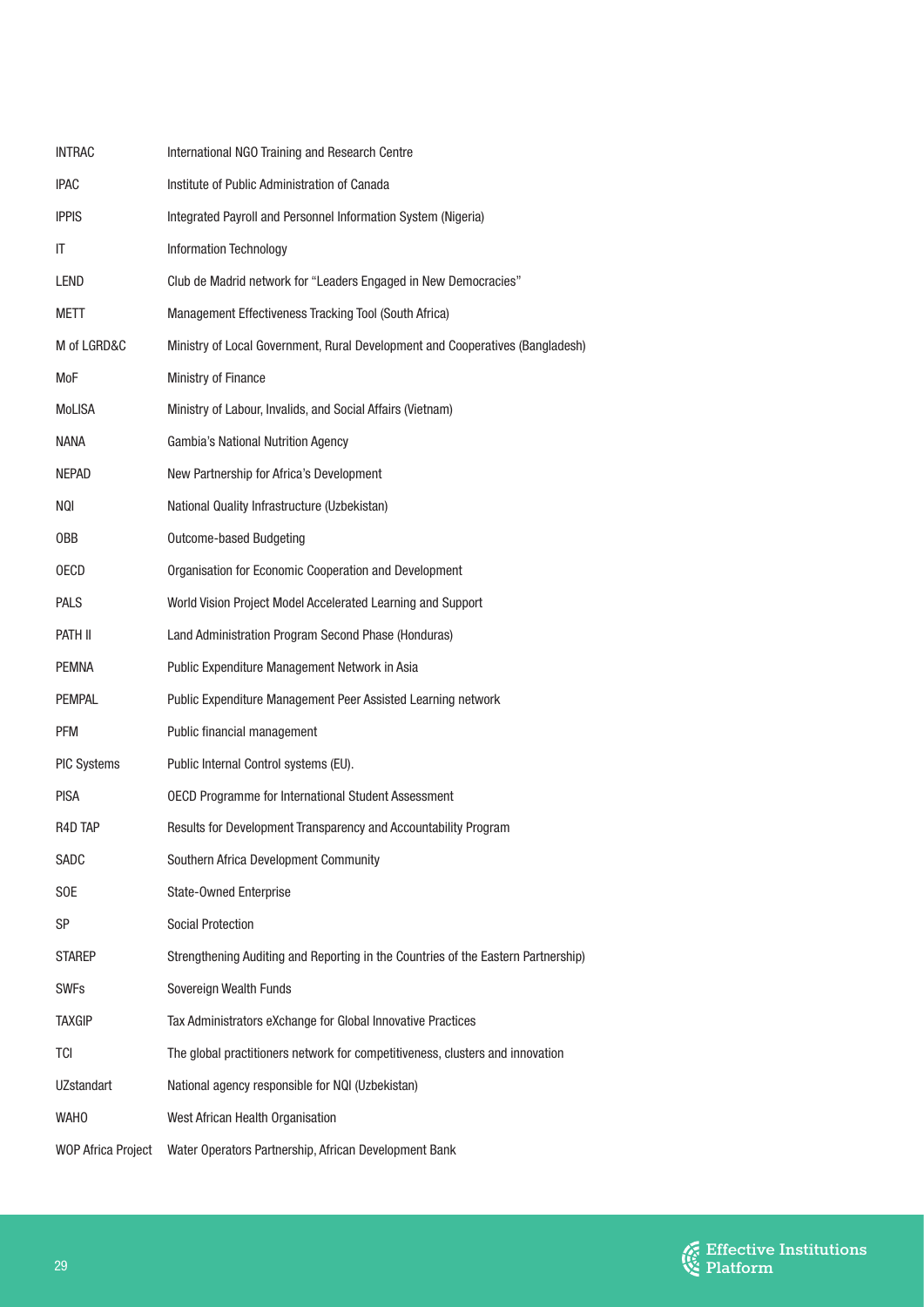# Annex C. Key terminology

*Note: For works referenced here, please consult the original study.*

| <b>Community of</b><br><b>Practice</b>         | Groups of people who, despite geographical distance, share a concern or a passion for something that they do and<br>generally seek to learn how to do it better as many of them interact regularly (adapted from (Wenger, n/d, p.1).<br>Communities of practice comprise: a professional/technical/functional domain (they are not merely a club of<br>friends or a network of connections between people and have an identity defined by a shared interest and set of<br>competences); a community (members engage in joint activities and build relationships that enable them to learn<br>from each other); and a practice (members are practitioners with a shared repertoire of experiences, stories, tools<br>and ways of addressing recurring problems) (Wenger, n/d).                                                                            |
|------------------------------------------------|----------------------------------------------------------------------------------------------------------------------------------------------------------------------------------------------------------------------------------------------------------------------------------------------------------------------------------------------------------------------------------------------------------------------------------------------------------------------------------------------------------------------------------------------------------------------------------------------------------------------------------------------------------------------------------------------------------------------------------------------------------------------------------------------------------------------------------------------------------|
| <b>Facilitated</b><br>peer group<br>engagement | Actively bringing together groups of potential peers, selected on criteria such as function or professional affiliation.                                                                                                                                                                                                                                                                                                                                                                                                                                                                                                                                                                                                                                                                                                                                 |
| <b>Facilitating</b><br>organisations           | The groups or organisations that are supporting peer group engagement.                                                                                                                                                                                                                                                                                                                                                                                                                                                                                                                                                                                                                                                                                                                                                                                   |
| <b>Knowledge</b><br>generation                 | Producing and promoting some kind of knowledge to share.                                                                                                                                                                                                                                                                                                                                                                                                                                                                                                                                                                                                                                                                                                                                                                                                 |
| <b>Learning</b><br><b>Alliances</b>            | Collaborative multi-stakeholder groupings of institutions/organisations that are willing to actively share experiences<br>on and approaches to public sector reforms, using different peer learning tools and methods to engage with each<br>other over time through continuous, mutual learning about effective approaches to public sector reform and what<br>makes peer learning processes successful (GPEDC, 2014).                                                                                                                                                                                                                                                                                                                                                                                                                                  |
| <b>Learning tools</b>                          | Devices or techniques used during peer engagements, including:                                                                                                                                                                                                                                                                                                                                                                                                                                                                                                                                                                                                                                                                                                                                                                                           |
|                                                | Modes of meeting such as: large group meetings (like annual workshops); small group meetings (where only<br>$\bullet$<br>a few peers engage in more close-quarters engagement than an annual conference would allow); online and<br>virtual engagement mechanisms and telecommunication devices (allowing peers to connect outside of face-<br>to-face contexts).<br>Focus areas for discussion such as: externally produced knowledge products (like expert papers on different<br>$\bullet$<br>budgeting reforms); common assessment products (review templates); expert group reviews (where external<br>experts analyse reviews); peer-produced knowledge products<br>Shared experiences such as site visits (where different delegations can visit others to learn first-hand about<br>new ideas);<br><b>Formal training sessions.</b><br>$\bullet$ |
| <b>Peer contracts</b>                          | Soft contracts to foster commitment by individuals and their organisations to work together, attend peer meetings,                                                                                                                                                                                                                                                                                                                                                                                                                                                                                                                                                                                                                                                                                                                                       |
|                                                | communicate regularly, and to apply lessons learned in one's own organisation.                                                                                                                                                                                                                                                                                                                                                                                                                                                                                                                                                                                                                                                                                                                                                                           |
| <b>Peer group</b><br>engagement                | Groups of potential peers, selected on criteria such as function or professional affiliation, brought together.                                                                                                                                                                                                                                                                                                                                                                                                                                                                                                                                                                                                                                                                                                                                          |
| <b>Peer interaction</b><br><b>logistics</b>    | Organisational challenges facing peer group facilitators, including:                                                                                                                                                                                                                                                                                                                                                                                                                                                                                                                                                                                                                                                                                                                                                                                     |
|                                                | Ensuring peers have the time to engage with peers (at face-to-face events);<br>$\bullet$                                                                                                                                                                                                                                                                                                                                                                                                                                                                                                                                                                                                                                                                                                                                                                 |
|                                                | Ensuring peers have means, time to engage with peers (after face-to-face events);<br>$\bullet$                                                                                                                                                                                                                                                                                                                                                                                                                                                                                                                                                                                                                                                                                                                                                           |
|                                                | Finding the appropriate venues for face-to-face peer engagement; and<br>$\bullet$                                                                                                                                                                                                                                                                                                                                                                                                                                                                                                                                                                                                                                                                                                                                                                        |
|                                                | Finding the appropriate media for non-face-to-face peer engagement.<br>$\bullet$                                                                                                                                                                                                                                                                                                                                                                                                                                                                                                                                                                                                                                                                                                                                                                         |
| <b>Peer learning</b>                           | Public officials or other practitioners with some responsibility for reform design gaining practical insights into<br>technical reform options and tactical modes of implementation from each other.                                                                                                                                                                                                                                                                                                                                                                                                                                                                                                                                                                                                                                                     |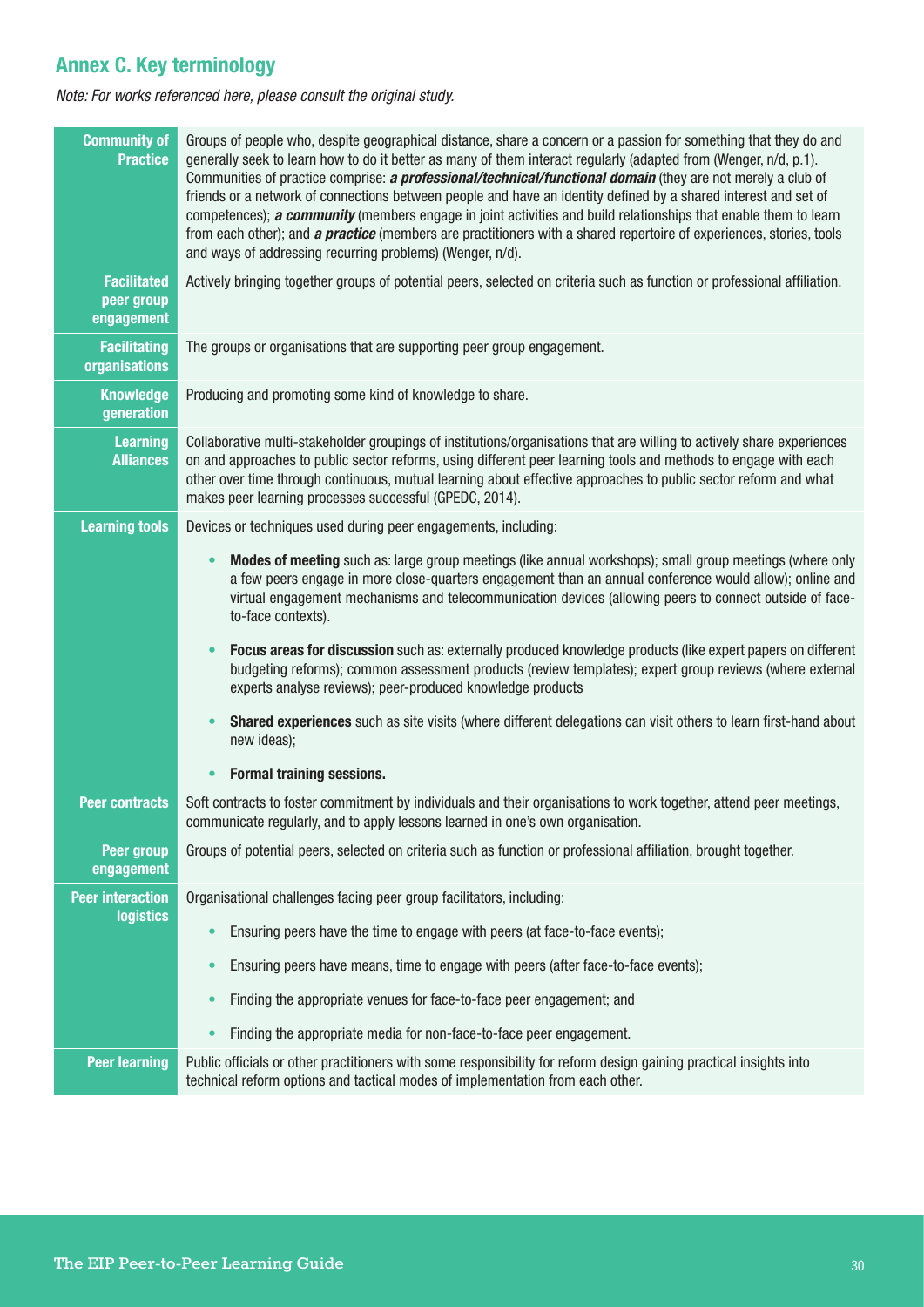| <b>Peer learning</b><br>A group of people within a larger community of practice who come together to learn from each other.<br>community<br><b>Peer learning</b><br>Specified measures of the degree to which intermediate and final objectives have been achieved.<br>goals<br>Intermediate objectives:<br>Peer group foundational engagement established;<br>Peer group engagement mechanisms lead to sustained individual contacts;<br>Sustained individual contacts lead to practical peer learning.<br>Final objective: Peer learning applied to create change at scale.<br><b>Peer reviews</b><br>A process by which a country or an agency assesses its performance against a set of benchmarks with the<br>assessment often facilitated, and always ultimately reviewed, by a panel of country/agency peer experts. Peer<br>reviews are a "facilitated peer group engagement" and are generally intended to assist in setting an agenda for<br>reform, but that does not necessarily refer to improving the knowledge and skills or specific senior staff through<br>sustained individual level contact - although it might. Thus peer reviews may or may not lead to peer learning<br>and skill-building at the individual level. Peer reviews at the country level are an example of "soft modes of<br>governance" by which policy dialogue is pursued and a general "best practice" agenda set, without any particular<br>concern to develop individual skills.<br><b>Peer selection</b><br>The development and use of criteria for selecting and connecting peers with similar profiles.<br><b>Reflection</b><br>Discussion and review of efforts to ensure that lessons learned by individuals are actually reinforced and taken to<br>mechanisms for<br>scale.<br>application and<br>diffusion<br>Ensuring lessons learned go beyond the individual to their home organisation.<br><b>Sharing forward</b><br><b>Theory of</b><br>"(T) he rationale behind an intervention, describing the relationships – and identifying the assumed links –<br>between activities and desired outcomes. It shows a series of expected consequences" (Dart, Hall, & Rudland,<br>change<br>2010, p.17).<br><b>Transformational</b><br>Significant improvements in public sector capacity envisaged by the post-Busan process and specifically implied by<br>the negotiation of the post-2015 Sustainable Development Goals.<br>change in the<br>public sector | <b>Peer learning</b><br>communities of<br>practice | Specific professional, technical or functional domains which peer learners may focus on within their overall peer<br>learning (e.g. the Budget, Internal Audit and Treasury communities of practice within PEMPAL (Folscher, 2009, 2012). |  |  |
|-------------------------------------------------------------------------------------------------------------------------------------------------------------------------------------------------------------------------------------------------------------------------------------------------------------------------------------------------------------------------------------------------------------------------------------------------------------------------------------------------------------------------------------------------------------------------------------------------------------------------------------------------------------------------------------------------------------------------------------------------------------------------------------------------------------------------------------------------------------------------------------------------------------------------------------------------------------------------------------------------------------------------------------------------------------------------------------------------------------------------------------------------------------------------------------------------------------------------------------------------------------------------------------------------------------------------------------------------------------------------------------------------------------------------------------------------------------------------------------------------------------------------------------------------------------------------------------------------------------------------------------------------------------------------------------------------------------------------------------------------------------------------------------------------------------------------------------------------------------------------------------------------------------------------------------------------------------------------------------------------------------------------------------------------------------------------------------------------------------------------------------------------------------------------------------------------------------------------------------------------------------------------------------------------------------------------------------------------------------------------------------------------------------------------------------------------------------|----------------------------------------------------|-------------------------------------------------------------------------------------------------------------------------------------------------------------------------------------------------------------------------------------------|--|--|
|                                                                                                                                                                                                                                                                                                                                                                                                                                                                                                                                                                                                                                                                                                                                                                                                                                                                                                                                                                                                                                                                                                                                                                                                                                                                                                                                                                                                                                                                                                                                                                                                                                                                                                                                                                                                                                                                                                                                                                                                                                                                                                                                                                                                                                                                                                                                                                                                                                                             |                                                    |                                                                                                                                                                                                                                           |  |  |
|                                                                                                                                                                                                                                                                                                                                                                                                                                                                                                                                                                                                                                                                                                                                                                                                                                                                                                                                                                                                                                                                                                                                                                                                                                                                                                                                                                                                                                                                                                                                                                                                                                                                                                                                                                                                                                                                                                                                                                                                                                                                                                                                                                                                                                                                                                                                                                                                                                                             |                                                    |                                                                                                                                                                                                                                           |  |  |
|                                                                                                                                                                                                                                                                                                                                                                                                                                                                                                                                                                                                                                                                                                                                                                                                                                                                                                                                                                                                                                                                                                                                                                                                                                                                                                                                                                                                                                                                                                                                                                                                                                                                                                                                                                                                                                                                                                                                                                                                                                                                                                                                                                                                                                                                                                                                                                                                                                                             |                                                    |                                                                                                                                                                                                                                           |  |  |
|                                                                                                                                                                                                                                                                                                                                                                                                                                                                                                                                                                                                                                                                                                                                                                                                                                                                                                                                                                                                                                                                                                                                                                                                                                                                                                                                                                                                                                                                                                                                                                                                                                                                                                                                                                                                                                                                                                                                                                                                                                                                                                                                                                                                                                                                                                                                                                                                                                                             |                                                    |                                                                                                                                                                                                                                           |  |  |
|                                                                                                                                                                                                                                                                                                                                                                                                                                                                                                                                                                                                                                                                                                                                                                                                                                                                                                                                                                                                                                                                                                                                                                                                                                                                                                                                                                                                                                                                                                                                                                                                                                                                                                                                                                                                                                                                                                                                                                                                                                                                                                                                                                                                                                                                                                                                                                                                                                                             |                                                    |                                                                                                                                                                                                                                           |  |  |
|                                                                                                                                                                                                                                                                                                                                                                                                                                                                                                                                                                                                                                                                                                                                                                                                                                                                                                                                                                                                                                                                                                                                                                                                                                                                                                                                                                                                                                                                                                                                                                                                                                                                                                                                                                                                                                                                                                                                                                                                                                                                                                                                                                                                                                                                                                                                                                                                                                                             |                                                    |                                                                                                                                                                                                                                           |  |  |
|                                                                                                                                                                                                                                                                                                                                                                                                                                                                                                                                                                                                                                                                                                                                                                                                                                                                                                                                                                                                                                                                                                                                                                                                                                                                                                                                                                                                                                                                                                                                                                                                                                                                                                                                                                                                                                                                                                                                                                                                                                                                                                                                                                                                                                                                                                                                                                                                                                                             |                                                    |                                                                                                                                                                                                                                           |  |  |
|                                                                                                                                                                                                                                                                                                                                                                                                                                                                                                                                                                                                                                                                                                                                                                                                                                                                                                                                                                                                                                                                                                                                                                                                                                                                                                                                                                                                                                                                                                                                                                                                                                                                                                                                                                                                                                                                                                                                                                                                                                                                                                                                                                                                                                                                                                                                                                                                                                                             |                                                    |                                                                                                                                                                                                                                           |  |  |
|                                                                                                                                                                                                                                                                                                                                                                                                                                                                                                                                                                                                                                                                                                                                                                                                                                                                                                                                                                                                                                                                                                                                                                                                                                                                                                                                                                                                                                                                                                                                                                                                                                                                                                                                                                                                                                                                                                                                                                                                                                                                                                                                                                                                                                                                                                                                                                                                                                                             |                                                    |                                                                                                                                                                                                                                           |  |  |
|                                                                                                                                                                                                                                                                                                                                                                                                                                                                                                                                                                                                                                                                                                                                                                                                                                                                                                                                                                                                                                                                                                                                                                                                                                                                                                                                                                                                                                                                                                                                                                                                                                                                                                                                                                                                                                                                                                                                                                                                                                                                                                                                                                                                                                                                                                                                                                                                                                                             |                                                    |                                                                                                                                                                                                                                           |  |  |
|                                                                                                                                                                                                                                                                                                                                                                                                                                                                                                                                                                                                                                                                                                                                                                                                                                                                                                                                                                                                                                                                                                                                                                                                                                                                                                                                                                                                                                                                                                                                                                                                                                                                                                                                                                                                                                                                                                                                                                                                                                                                                                                                                                                                                                                                                                                                                                                                                                                             |                                                    |                                                                                                                                                                                                                                           |  |  |
|                                                                                                                                                                                                                                                                                                                                                                                                                                                                                                                                                                                                                                                                                                                                                                                                                                                                                                                                                                                                                                                                                                                                                                                                                                                                                                                                                                                                                                                                                                                                                                                                                                                                                                                                                                                                                                                                                                                                                                                                                                                                                                                                                                                                                                                                                                                                                                                                                                                             |                                                    |                                                                                                                                                                                                                                           |  |  |